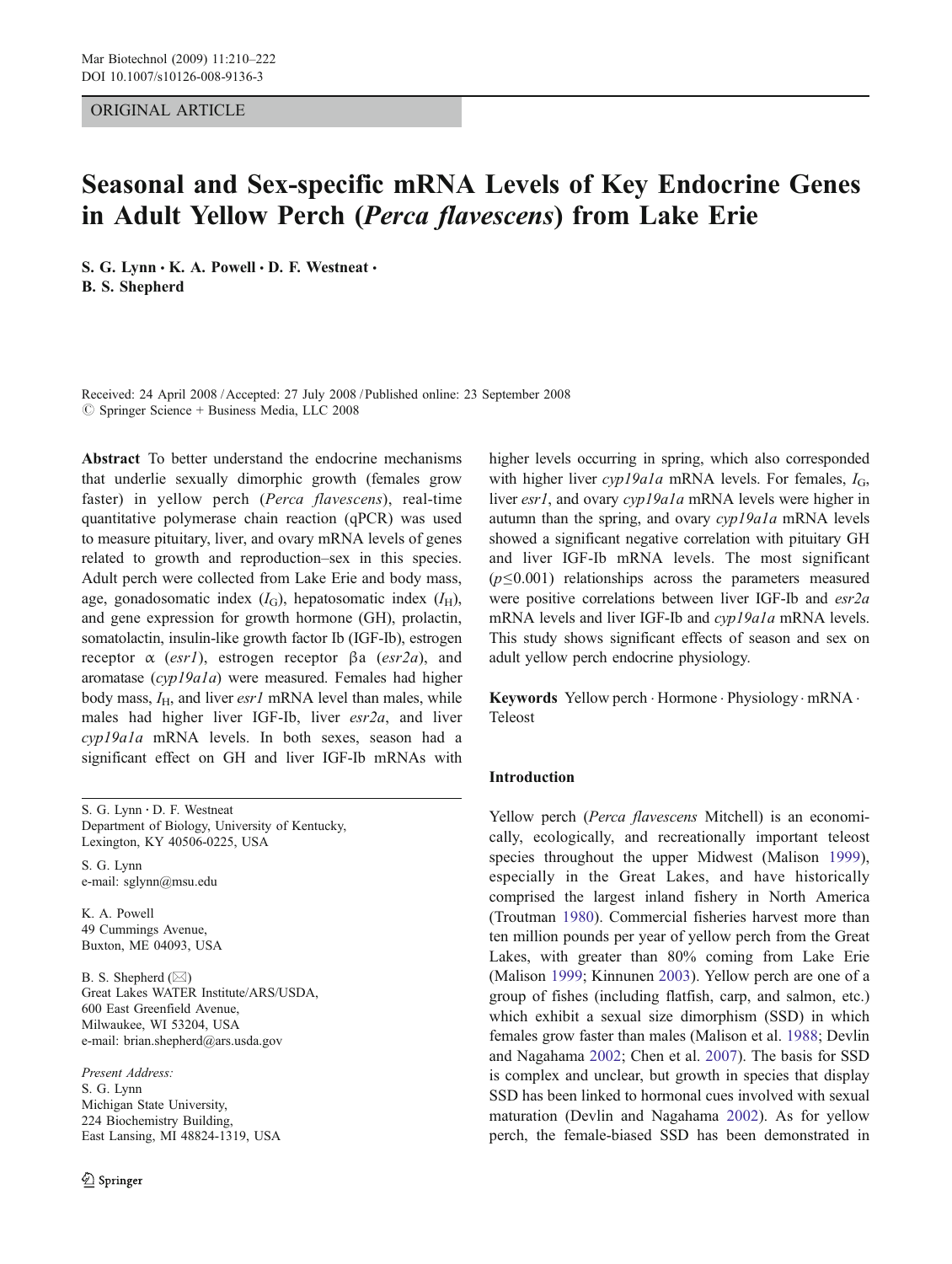laboratory (Schott et al. [1978](#page-11-0)) and wild populations (Hile and Jobes [1942\)](#page-11-0), but it was not until the mid-1980s that 17β-estradiol  $(E_2)$  was determined to be a growth promoter in yellow perch SSD (Malison et al. [1985,](#page-11-0) [1986,](#page-11-0) [1988\)](#page-11-0). In a series of experiments using  $E_2$ , MT, triiodothyronine, and zeranol, with different size classes of juvenile perch, Malison et al. [\(1985](#page-11-0)) found that only the low dosages of E<sub>2</sub> (2 and 20 µg g<sup>-1</sup> diet) significantly stimulated growth in both sexes of fish which were 80–110 mm total length (TL) or greater. The critical size range of 80–110-mm TL is the same size at which females normally begin to outgrow males (Schott et al. [1978](#page-11-0)) and female-biased SSD is first observed. This size range is also the minimum body size for the onset of vitellogenesis in females and spermatogenesis in males (Malison et al. [1986](#page-11-0)), suggesting an upregulation of  $E_2$  receptors (ERs) on target tissues (ovary, liver, or pituitary) and a coinciding increase in tissue expression of growth factors. While yellow perch SSD is first manifested in juvenile fish (80–110-mm TL), it remains readily apparent in adult yellow perch with or without estrogen treatment. Hayward and Wang [\(2001\)](#page-11-0) found that growth rate and growth efficiency of adult female yellow perch exceeded those of males twofold in animals fed without restriction or hormone treatment. These observations point out a clear linkage between growth and reproductive endocrinology in this species. Similar relationship have been shown in salmonids and the sex-dependent growth has been linked to chromosomal regions associated with sex determination, sexual maturation, and reproductive hormones known to be involved with steroid production (Devlin and Nagahama [2002;](#page-10-0) Haidle et al. [2008](#page-11-0); Patil and Hinze [2008](#page-11-0)).

Several endocrine genes associated with growth and estrogen physiology have recently been cloned and characterized in the yellow perch (Roberts et al. [2004;](#page-11-0) Lynn and Shepherd [2007;](#page-11-0) Lynn et al. [2008](#page-11-0)). In vertebrates, the pituitary gland is the "master gland" and as such at least partially regulates aspects of growth and reproduction. Pituitary growth hormone (GH) and insulin-like growth factor I (IGF-I), primarily produced in the liver, are considered to be the key players in the growth process (Duan [1997](#page-10-0)). Many studies have shown a causative effect of GH on the release of hepatic IGF-I (Carnevali et al. [2005](#page-10-0)) and it is believed that much of the effect GH has on growth is mediated through IGF-I (Vong et al. [2003\)](#page-12-0). There is increasing evidence that somatolactin (SL), a pituitary hormone found only in fish, is involved in metabolism, sexual maturation, and reproductive cycle regulation (Mayer et al. [1998\)](#page-11-0) with the highest SL receptor levels in masu salmon (Oncorhynchus masou) found in liver and fat tissue (Fukada et al. [2005\)](#page-11-0). Prolactin (PRL), another pituitary hormone, has long been suspected of involvement in fish reproduction based on its well-known role in mammalian reproduction (Freeman et al. [2000\)](#page-11-0) and the ability of tilapia (Oreochromis mossambicus Peters) PRL  $(tPRL_{177})$  to elevate IGF-I mRNA levels in the liver (Shepherd et al. [1997](#page-12-0)) indicates that PRL may possess somatotropic actions similar to GH. Estrogen receptors (ERs) are distributed in many tissues in teleosts (gonad, liver, brain, and pituitaries; Choi and Habibi [2003;](#page-10-0) Lynn et al. [2008](#page-11-0)) and are intricately involved in sexual determination and development (Guiguen et al. [1999\)](#page-11-0). Estrogen levels, however, are controlled primarily by P450 aromatase (cyp19a1a), the terminal enzyme in the conversion of testosterone to estrogen. Cyp19a1a is expressed in many tissues associated with reproduction (gonad, brain, and pituitary; Kumar et al. [2000](#page-11-0); Lynn et al. [2008](#page-11-0)) and growth (liver, brain, and pituitary; Menuet et al. [2003](#page-11-0); Lynn et al. [2008\)](#page-11-0) and varies with sexual maturation (Melo and Ramsdell [2001](#page-11-0)), age, and season (González and Piferrer [2003](#page-11-0)). Because of the clear link between growth and sex in yellow perch, there is a need for a better understanding of the basal levels and interactions of these endocrine genes in this species.

The cDNAs for yellow perch GH, PRL, SL, IGF-Ib, esr1, esr2a, and cyp19a1a have recently been published (Roberts et al. [2004;](#page-11-0) Lynn and Shepherd [2007;](#page-11-0) Lynn et al. [2008](#page-11-0)) and in this study we developed real-time quantitative PCR (qPCR) assays to measure mRNA or expression levels of these genes in a natural population of yellow perch from Lake Erie. Against this background, yellow perch were sampled twice per year, just after spawning (May) and during the autumnal period when growth and gonadal recrudescence occurs (October), over a 2-year period. We examined the seasonal expression levels of these key endocrine genes in target tissues, from both adult male and female yellow perch, to obtain baseline data on the seasonal expression of these genes to gain a better understanding of their sex-specific regulation which will hopefully aid in future efforts aimed at elucidating the potential endocrine pathways involved with estrogenstimulated SSD in this species.

## Materials and Methods

## Sample Collections

Adult yellow perch (P. flavescens) from Lake Erie were sampled in late May and October for 2 years from October 2002 to May 2004. Trap nets owned by a commercial fisheries company, Swartz Fisheries (Port Clinton, OH, USA), which are designed to exclude fish less than 15.24 cm (6 in.) in length, were set (∼12-m depth) and maintained just north of Sandusky, OH, USA (approximate N 41 22 875, W 082 30 833) for the duration of the yellow perch commercial fishing season (May to October) and were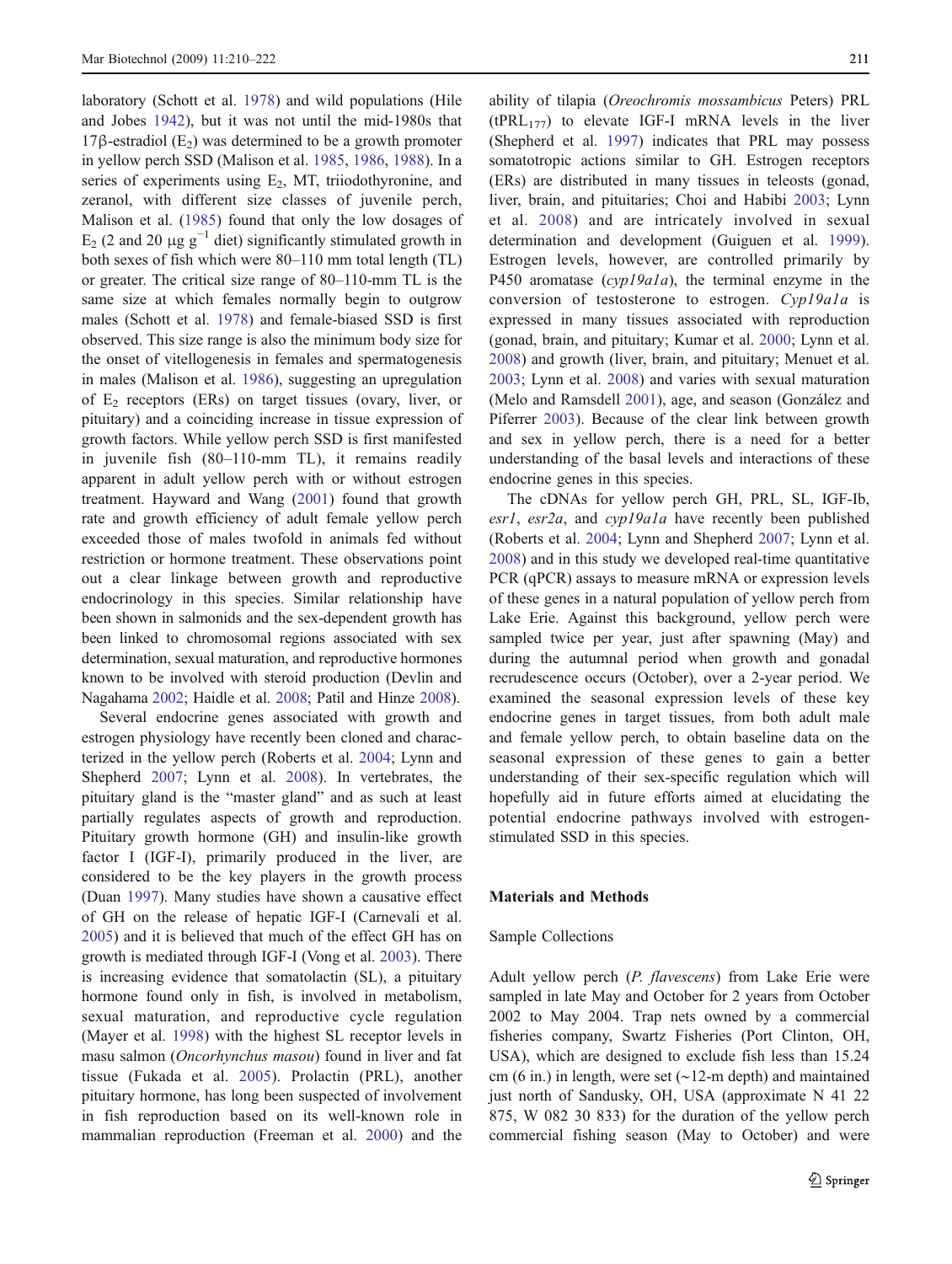tended every 3 days. On sample days, nets were pulled and up to 30 adult fish were randomly placed into 19-L aerated buckets (five per bucket). Fish were anesthetized with 50 mg  $L^{-1}$  of MS222 and 100 mg  $L^{-1}$  of NaHCO<sub>3</sub> to minimize a stress response and, once on shore, the fish were given a lethal dose of MS222 (1  $g L^{-1}$ ), weighed, and sexed and pituitaries, livers, and ovaries were collected. Whole livers and ovaries were weighed to determine hepatosomatic index  $(I_H)$  and gonadosomatic index  $(I_G)$ , respectively, and tissues were immediately frozen, transported to the University of Kentucky, and stored at −80°C until analysis.

## Sample Preparations and Analysis

Otoliths were removed and age was determined by drying, viewing a fractured portion of the otolith under a dissecting microscope and counting the annular rings (DeVries and Frie [1996\)](#page-10-0). Age was not determined for all fish, as in some cases otoliths were not recovered. For each sampling time point (four: twice per year for 2 years), six male and six female sets of samples were randomly chosen for gene expression analyses. Ovaries were stripped of oocytes and manually homogenized and approximately 1 mg of each ovary and liver tissue was mechanically homogenized for RNA extraction. Whole pituitaries were mechanically homogenized and total RNA was extracted from all samples with the GenElute<sup>™</sup> Mammalian Total RNA Kit (Sigma, St. Louis, MO, USA) and treated with amplification-grade DNase I (Sigma, St. Louis, MO, USA). RNA samples were quantified on a NanoDrop ND-1000 (NanoDrop Technologies, Wilmington, DE, USA) and 750 ng of sample was reversetranscribed to cDNA using iScript™ cDNA Synthesis Kit (BioRad, Hercules, CA, USA). cDNA samples were treated with amplification-grade RNase (Sigma, St. Louis, MO, USA) and quantified.

## Real-Time qPCR

Sequences for yellow perch GH (AY007303), PRL (AY332491), SL (AY332490), IGF-Ib (AY332492), esr1 (DQ984124), esr2a (DQ984125), and cyp19a1a (DQ984126) are available from the GenBank–EMBL–DDBJ nucleotide sequence database. Primers (Table 1) were designed for real-time qPCR using Beacon Designer v. 3.0 (PREMIER Biosoft International, Palo Alto, CA, USA). Designed primers were tested with a 25 μl total volume PCR mixture using a MasterTaq Kit (Eppendorf Scientific Inc., Westbury, NY, USA) and 1 μl of cDNA template. GH, PRL, and SL used pituitary tissue cDNA as a template; IGF-Ib used liver tissue cDNA as a template and esr1, esr2a, and cyp19a1a used gravid ovary tissue cDNA as a template. Real-time qPCR consisted of 3 min at 94°C follow by 45 cycles of 45 s at 94°C and 45 s at 60°C. For product size and identity verification, PCR products were electrophoresed in 1% low melt agarose–2% nuseive gels with a 100-bp DNA ladder (Takara Shuzo Co., Otsu, Japan) and visualized by ethidium bromide staining. PCR products were then purified using Amicon Centrifugal Ultrafiltration Devices (Millipore, Billerica, MA, USA) and quantified. Purified PCR products were ligated into a pCR®4-TOPO® vector and transformed into TOP10 chemically competent cells using the TOPO TA Cloning® Kit for Sequencing (Invitrogen, Carlsbad, CA, USA). The plasmid DNA was then extracted from the bacterial cells using the GenElute™ Plasmid Miniprep Kit (Sigma, Sigma, St. Louis, MO, USA). Plasmid samples were quantified and up to 600 ng of plasmid DNA was used for PCR sequencing using BigDye® Terminator v. 3.1 Cycle Sequencing Kit (Applied Biosystems, Foster City, CA, USA). Products were sequenced at the University of Kentucky Advanced Genetic Technologies Center. Sequencing products were compared to known template

Table 1 Forward (F) and reverse (R) primer sequences and Accession numbers used for gene specific qPCR assays

| Target Gene                   | Accession # |   | <b>Start</b> | Primer sequence              |  |  |  |
|-------------------------------|-------------|---|--------------|------------------------------|--|--|--|
| <b>GH</b>                     | AY007303    | F | 224          | CGGAGGAGCAGCGTCAAC           |  |  |  |
|                               |             | R | 370          | <b>CCCAGGACTCGACCAAACG</b>   |  |  |  |
| PRL                           | AY332491    | F | 304          | <b>ACCAGGCTCTTCAAGTATCAG</b> |  |  |  |
|                               |             | R | 406          | GTGTTAGCAGAGGTGGAGAG         |  |  |  |
| SL.                           | AY332490    | F | 321          | CTCCAAAGGTGAAATCCAACAG       |  |  |  |
|                               |             | R | 449          | <b>TCAGGAGCGGCATCGTAG</b>    |  |  |  |
| IGF-Ib                        | AY332492    | F | 539          | CGCAGGGCACAAAGTGGAC          |  |  |  |
|                               |             | R | 686          | CCCAGTGTTGCCTCGACTTG         |  |  |  |
| esr1                          | DO984124    | F | 1072         | AGGTGCTGATGATCGGGCTC         |  |  |  |
|                               |             | R | 1165         | <b>TCGCCTACGTTCCTGTCCAG</b>  |  |  |  |
| $\ensuremath{\textit{esr2a}}$ | DO984125    | F | 1887         | <b>TCTGGACGCTGTGACGGAC</b>   |  |  |  |
|                               |             | R | 1969         | GGGCGAGGCGGGTGTAC            |  |  |  |
| cvp19a1a                      | DO984126    | F | 278          | <b>TCTGGGTTTGGGGCCACTTC</b>  |  |  |  |
|                               |             | R | 427          | ACCGCTGATGCTCTGCTGAG         |  |  |  |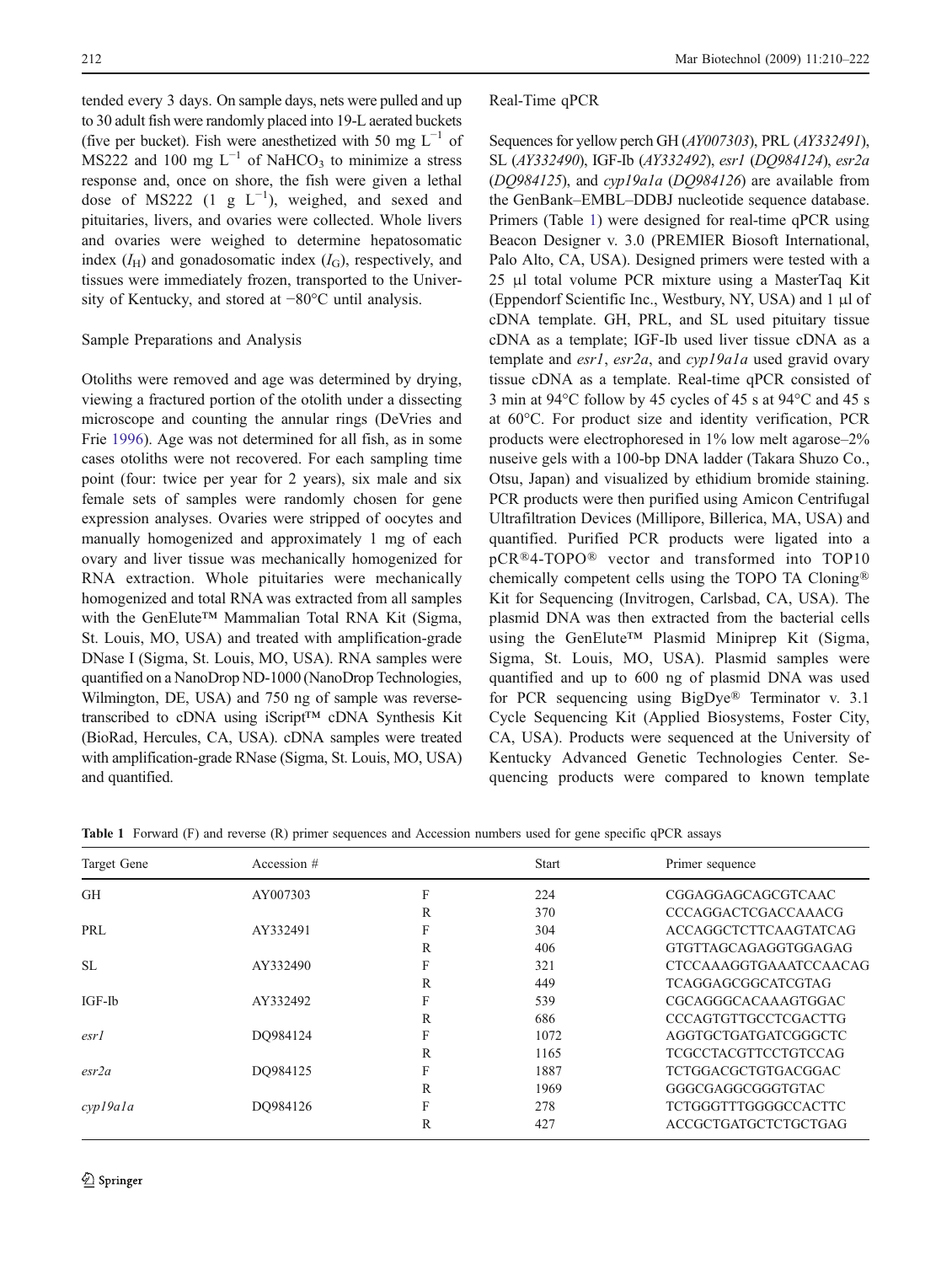sequences using Vector NTI Suite 7.0 (Informax, Inc., Frederick, MD, USA) and GeneDoc (Nicholas et al. [1997\)](#page-11-0) to verify primer specificity.

Generally, qPCR assays employ one of two standard procedures: relative or absolute quantification. Relative quantification compares expression of the target gene with three or more reference genes; however, recent studies have shown that expression levels of housekeeping (reference) genes can vary considerably within a sample set (Dheda et al. [2005;](#page-10-0) Arukwe [2006](#page-10-0); Sellars et al. [2007\)](#page-12-0). Given the limited number of reference genes available in yellow perch at the time of this study and a lack of knowledge regarding their expression levels, we chose to utilize absolute qPCR (Bustin [2000](#page-10-0); Sellars et al. [2007\)](#page-12-0). Purified PCR products were serially diluted to generate six standards (10,000, 1,000, 100, 10, 1, and 0.1 fg  $\mu l^{-1}$ ). Real-time qPCR reactions (25 μl) were prepared in 0.2-ml thin-wall 96-well plates (BioRad, Hercules, CA, USA) each containing the following components: 12.5 μl iQ<sup>TM</sup> SYBR<sup>®</sup> Green Supermix (BioRad, Hercules, CA, USA), 0.75 μl (15 ng) each forward and reverse primers, 1 μl template, and 10 μl  $ddH<sub>2</sub>0$ . After pipetting, the plates were sealed with BioRad iCycler iQ Optical Tape and spun at 2,200 rcf for 1 min. Amplification and detection of samples were performed with the BioRad iCycler Thermal Cycler and Optical Module (BioRad, Hercules, CA, USA). Each 96-well plate had duplicate wells of standards, no template, RNA template, and samples. Duplicate sample Ct values with a coefficient of variation >2% were rerun. When necessary, dilutions of template cDNAs were performed to ensure samples fell within the standard curve. All plates had standard curves with  $R > 0.98$  and PCR efficiencies between 85% and 110% with the exception of IGF-Ib which had PCR efficiencies up to 114%. Melt curves were performed following all runs to further verify primer template specificity. Real-time qPCR results (ag of template per microliter of cDNA) were standardized to cDNA concentration ( $\mu$ g  $\mu$ l<sup>-1</sup>) and log-transformed before statistical analyses.

# **Statistics**

 $I_{\rm H}$  and  $I_{\rm G}$  proportions were arcsine-transformed (arcsine of square root for each value; Sokal and Rohlf [1995](#page-12-0)) and tested for deviations from a normal distribution before any statistical analyses were performed. Statistical outliers within each variable were identified as data points beyond three times the interquartile range using a box plot. Only one data point, a GH mRNA measurement from an autumnal male, was defined as an outlier and removed from all analyses. A general linear model (GLM) was used to determine year effects for each variable and if a year effect existed the data were divided into sex-specific

seasonal groups for further clarification of the year effect. Since only one variable showed a year effect, the data from both years were combined and a GLM was used to examine variables (body mass,  $I_H$ , and GH, PRL, SL, IGF-Ib, liver esr1, liver esr2a, and liver cyp19a1a mRNA levels) for sex, season, age, sex  $\times$  season interaction, and sex  $\times$  season  $\times$ age interaction effects. Differences among groups were further evaluated by two-way analysis of variance (GLM procedure) with sex and season as independent variables. Pairwise comparisons between groups (e.g., autumn male, spring female, etc.) were performed using Tukey's post hoc pairwise comparison for variables (body mass,  $I_{\rm H}$ , and GH, SL, IGF-Ib, liver esr1, liver esr2a, and liver cyp19a1a mRNA levels) which showed a significant  $(p<0.05)$  sex or season effect. For variables with only female data  $(I<sub>G</sub>$  and ovary esr1, ovary esr2a, and ovary cyp19a1a mRNA levels), a GLM was used to examine for season, age, and season  $\times$  age interaction effects only. For female-only variables which did not show an age or season  $\times$  age interaction effect, a t test was performed to examine for season effects only. Relationships between 13 measured variables were determined by generating a Pearson (r) correlation matrix; significant differences from 0 were tested using Fisher's z (Zar [1999\)](#page-12-0). SYSTAT Grad Pack v. 10.0 (Systat, Chicago, IL, USA) was used for all analyses and differences between groups and relationships between parameters were considered significant at  $p \le 0.05$ . Figures were generated to illustrate effects of season and sex (bar graphs), but when there was a significant effect of age or an age interaction (e.g., body mass, liver cyp19a1a, and ovary esr1) or a post hoc t test was significant (e.g.,  $I_G$  and ovary cyp19a1a) a scatter plot figure was necessary.

# Results

# Year Effects

There was a significant effect of year on  $I_{\rm H}$  ( $F_{1,46}=8.0$ ;  $p=0.007$ ) only, but when the data were separated into sexspecific seasonal groups (e.g., autumn males, spring females, etc.) only the autumn groups (autumn males,  $p=0.034$ ; autumn females,  $p=0.004$ ) showed significant differences between years for  $I_H$ , with year 2 being higher than year 1, for both sexes.

## Sex, Season, and Age Effects

There were significant effects of sex and age on body mass, with female yellow perch having a greater mean body mass (∼176 g) than male (∼144 g) yellow perch (Fig. [1\)](#page-4-0). Female yellow perch showed a positive relationship between body mass and age with the older fish being larger than the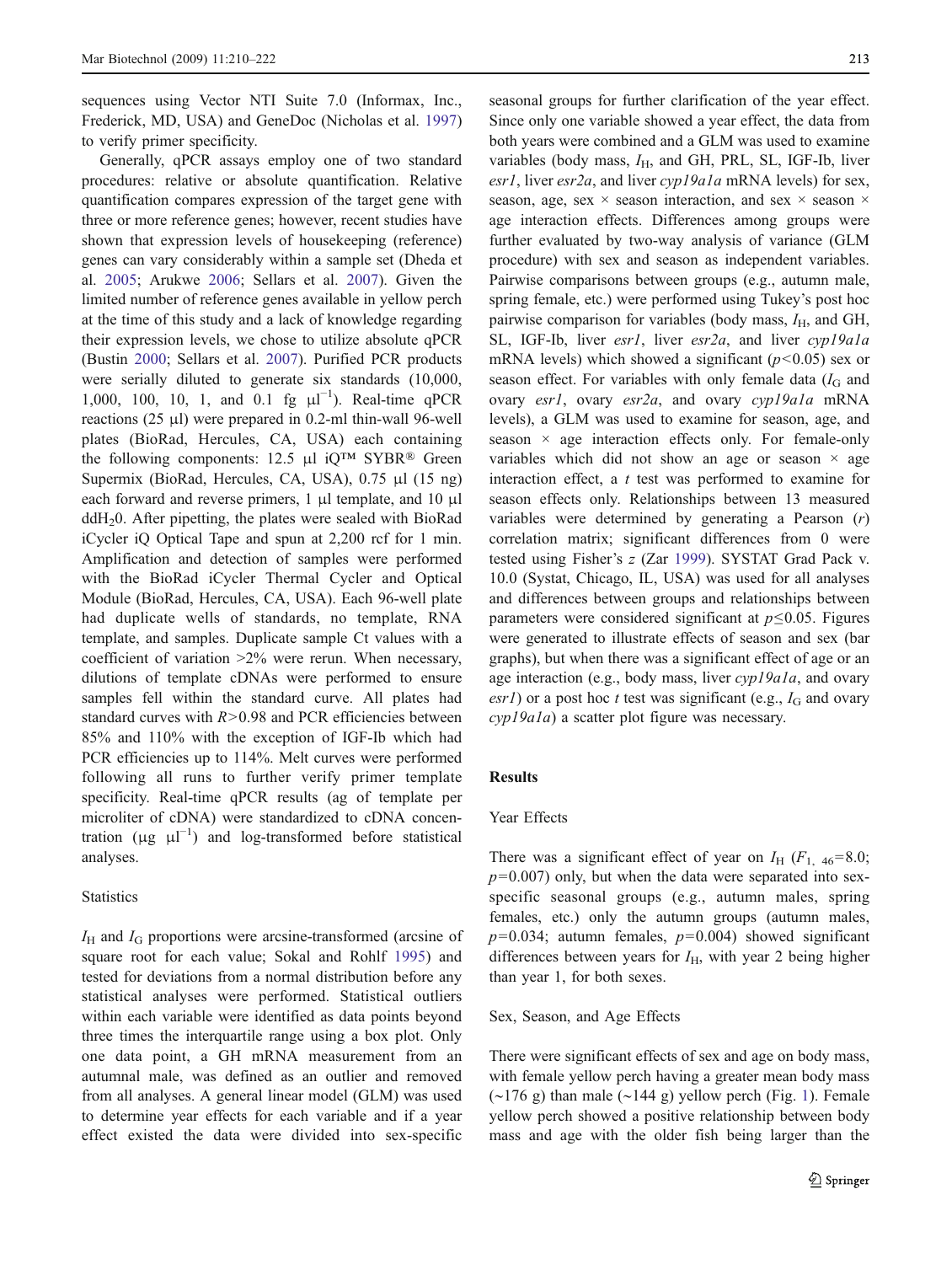<span id="page-4-0"></span>

Fig. 1 Age vs. body mass for individual male  $(M)$  and female  $(F)$ Lake Erie vellow perch in autumn  $(A)$  and spring  $(S)$ . Sample sizes for each sex-specific seasonal group were: MA=12, MS=9, FA=11 and FS=11. Body mass showed significant effects of sex  $(p=0.04)$ , with females ( $\overline{X}$ =176±14) being heavier than males ( $\overline{X}$ =144±7), and age (p=0.001), with older fish generally being heavier, but no effect of season ( $p=0.11$ ), nor sex × season ( $p=0.21$ ) or sex × season × age ( $p=$ 0.07) interactions. There were no significant differences at  $p \le 0.05$ between each sex-specific seasonal group (MA, MS, FA, and FS)

younger fish, whereas male body mass was not related to age. There was a significant effect of season on GH mRNA levels with spring yellow perch having higher GH mRNA levels than autumn yellow perch (Fig. 2). For pituitary PRL mRNA levels, there were no significant effects of sex  $(F_1, 37)$ = 0.04;  $p=0.84$ ), season  $(F_{1, 37}=0.7; p=0.40)$ , age  $(F_{1, 37}=0.8;$ 



Fig. 2 Mean pituitary GH mRNA levels for male  $(M)$  and female  $(F)$ Lake Erie yellow perch in autumn  $(A)$  and spring  $(S)$ . Units for GH are expressed as ln (ag of GH mRNA per microgram of total RNA). Bars indicate standard error and sample sizes for each sex-specific seasonal group were: MA=11, MS=9, FA=11, and FS=11. GH mRNA levels showed a significant effect of season ( $p=0.001$ ), with spring ( $\overline{X}$ = 15.70 $\pm$ 0.16) being higher than autumn ( $\overline{X}$ =15.08 $\pm$ 0.13), but no effect of sex ( $p=0.54$ ), age ( $p=0.06$ ), nor sex  $\times$  season ( $p=0.59$ ) or sex  $\times$ season  $\times$  age ( $p=0.47$ ) interactions. Groups with different alpha characters  $(a-b)$  are significantly different at  $p \le 0.05$  from other groups

 $p=0.38$ ), sex  $\times$  season interaction ( $F_{1, 37}=0.2$ ;  $p=0.64$ ), or sex  $\times$  season  $\times$  age interaction ( $F_{1, 37}$ =0.1; p=0.71; data not shown). Only season had a significant effect on SL mRNA levels with spring yellow perch having higher SL mRNA levels than autumn yellow perch (Fig. 3).

There was a significant effect of sex on  $I<sub>H</sub>$  with female yellow perch having a higher average  $I_H$  than male yellow perch (Fig. [4\)](#page-5-0). Both sex and season had significant effects on liver IGF-Ib mRNA levels with male yellow perch having higher liver IGF-Ib mRNA levels than female yellow perch and spring yellow perch having higher liver IGF-Ib mRNA levels than autumn yellow perch (Fig. [5\)](#page-5-0). There were also significant effects of sex and season on liver *esr1* mRNA levels with female yellow perch having higher liver *esr1* mRNA levels than male yellow perch and autumn yellow perch having higher liver *esr1* mRNA levels than spring yellow perch (Fig. [6](#page-5-0)). There was a significant effect of sex on liver esr2a mRNA levels with male yellow perch having higher liver esr2a mRNA levels than female yellow perch (Fig. [7\)](#page-5-0). While there were no significant effects of season or sex  $\times$  season interaction on liver esr2a mRNA levels, levels in males were significantly greater than levels in females but only in autumn and not in spring (Fig. [7](#page-5-0)). There were significant effects of both sex and season on liver cyp19a1a mRNA levels with male yellow perch having higher liver cyp19a1a mRNA levels than female yellow perch and spring yellow perch having higher liver cyp19a1a mRNA levels than autumn yellow perch (Fig. [8](#page-6-0)). Also, there were significant effects of age and sex  $\times$  season  $\times$  age interaction on liver cyp19a1a (Fig. [8](#page-6-0))



Fig. 3 Mean pituitary SL mRNA levels for male  $(M)$  and female  $(F)$ Lake Erie yellow perch in autumn  $(A)$  and spring  $(S)$ . Units for SL are expressed as ln (ag of SL mRNA per microgram of total RNA). Bars indicate standard error and sample sizes for each sex-specific seasonal group were: MA=12, MS=9, FA=11, and FS=11. SL mRNA levels showed a significant effect of season ( $p=0.02$ ), with spring (X=15.49 $\pm$ 0.17) being higher than autumn ( $\overline{X}$ =14.89±0.19), but no effect of sex  $(p=0.66)$ , age  $(p=0.42)$ , nor sex  $\times$  season  $(p=0.79)$  or sex  $\times$  season  $\times$ age ( $p=0.46$ ) interactions. Groups with different alpha characters ( $a-b$ ) are significantly different at  $p \le 0.05$  from other groups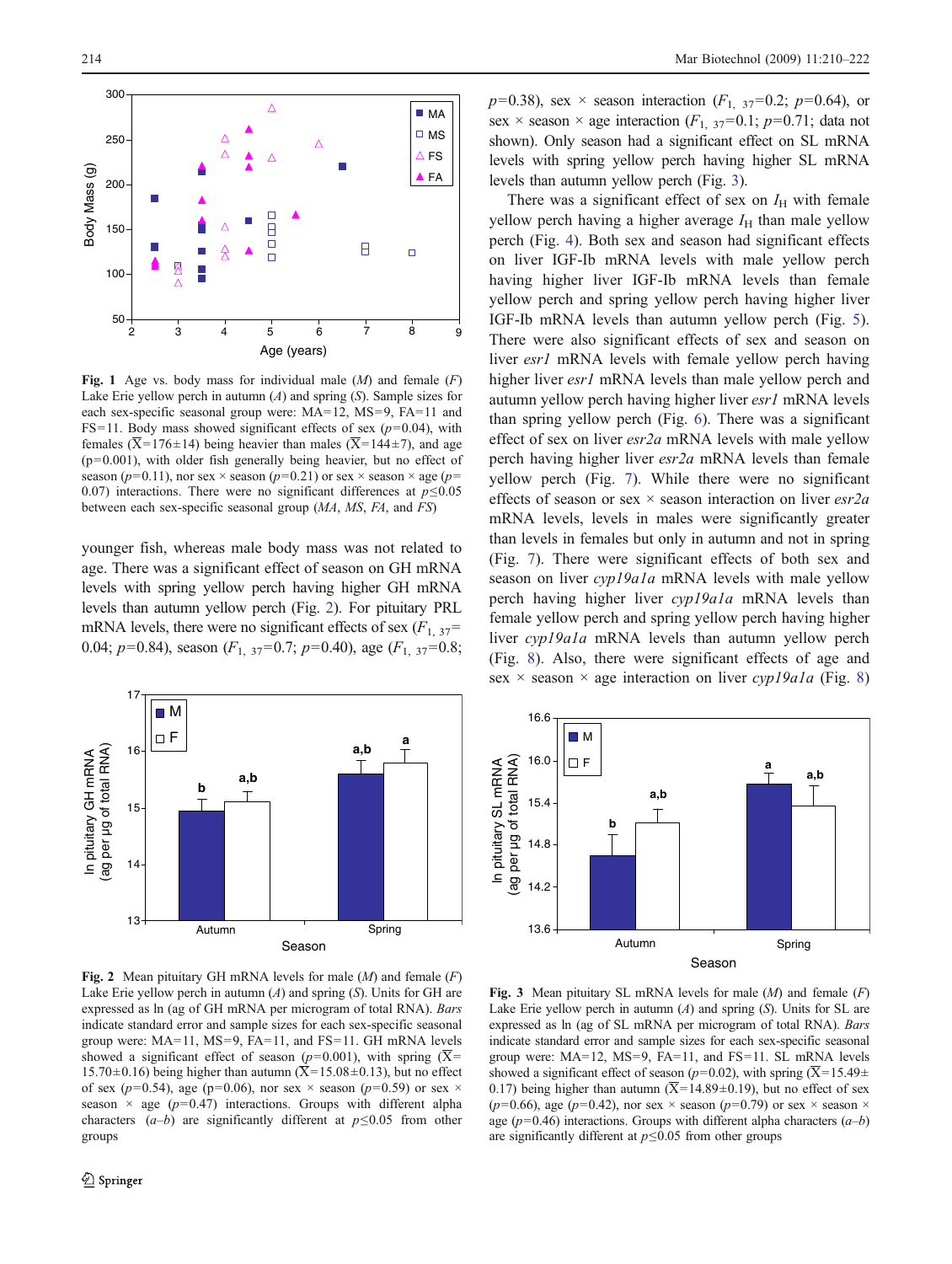<span id="page-5-0"></span>

Fig. 4 Mean  $I_H$  for male (*M*) and female (*F*) Lake Erie yellow perch in autumn  $(A)$  and spring  $(S)$ . Units for  $I_H$  (hepatosomatic index) are expressed as percentage liver mass of body mass. Bars indicate standard error and sample sizes for each sex-specific seasonal group were: MA=12, MS=9, FA=11, and FS=11.  $I_H$  showed a significant effect of sex ( $p=0.002$ ), with females ( $\overline{X}=1.39\pm0.06$ ) being higher than males  $(\overline{X}=1.03\pm0.05)$ , but no effect of season (p=0.48), age (p= 0.61), the sex  $\times$  season interaction (p=0.08) nor the sex  $\times$  season  $\times$ age interaction ( $p=0.07$ ). Groups with different alpha characters ( $a-c$ ) are significantly different at  $p \le 0.05$  from other groups

with a general trend of higher liver cyp19a1a mRNA levels in younger yellow perch.

There were no significant effects of season, age nor season  $\times$  age interaction on  $I_G$  in the yellow perch sampled



Fig. 5 Liver IGF-Ib mRNA levels for male  $(M)$  and female  $(F)$  Lake Erie yellow perch in autumn  $(A)$  and spring  $(S)$ . Units for IGF-Ib are expressed as ln (ag of IGF-Ib mRNA per microgram of total RNA). Bars indicate standard error and sample sizes for each sex-specific seasonal group were: MA=12, MS=9, FA=11, and FS=11. Liver IGF-Ib mRNA levels showed significant effects of sex  $(p=0.004)$ , with males  $(\overline{X}=9.09\pm0.11)$  being higher than females  $(\overline{X}=8.61\pm0.11)$ 0.14), and season ( $p$ <0.001), with spring ( $\overline{X}$ =9.12±0.11) being higher than autumn ( $\overline{X}$ =8.59±0.14), but no effect of age (p=0.14), the sex  $\times$ season interaction ( $p=0.40$ ) nor the sex  $\times$  season  $\times$  age interaction ( $p=$ 0.68). Groups with different alpha characters  $(a-b)$  are significantly different at  $p \leq 0.05$  from other groups



Fig. 6 Mean liver  $esrl$  mRNA levels for male  $(M)$  and female  $(F)$ Lake Erie yellow perch in autumn  $(A)$  and spring  $(S)$ . Units for liver esr1 are expressed as ln (ag of liver esr1 mRNA per microgram of total RNA). Bars indicate standard error and sample sizes for each sex-specific seasonal group were: MA=12, MS=9, FA=11, and FS= 11. Liver esrl mRNA levels showed significant effects of sex  $(p<$ 0.001), with females ( $\overline{X}$ =8.65±0.43) being higher than males ( $\overline{X}$ = 5.78 $\pm$ 0.15), and season (p<0.001), with autumn ( $\overline{X}$ =8.11 $\pm$ 0.54) being higher than spring  $(\overline{X}=6.36\pm0.22)$ , but no effect of age (p= 0.98), the sex  $\times$  season interaction (p=0.21) nor the sex  $\times$  season  $\times$ age interaction ( $p=0.65$ ). Groups with different alpha characters ( $a-c$ ) are significantly different at  $p \le 0.05$  from other groups

(Fig. [9\)](#page-6-0). However, because the data from Fig. [9](#page-6-0) suggest a seasonal difference, a t test was performed to compare spring and autumn  $I_G$  in female yellow perch. The t test reveals that autumn females, with ovaries containing



Fig. 7 Mean liver  $\exp 2a$  mRNA levels for male  $(M)$  and female  $(F)$ Lake Erie yellow perch in autumn  $(A)$  and spring  $(S)$ . Units for liver esr2a are expressed as ln (ag of liver esr2a mRNA per microgram of total RNA). Bars indicate standard error and sample sizes for each sex-specific seasonal group were: MA=12, MS=9, FA=11, and FS= 11. Liver  $\exp 2a$  mRNA levels showed a significant effect of sex ( $p=$ 0.02), with males  $(X=7.54\pm0.11)$  being higher than females  $(X=7.05)$  $\pm 0.15$ ), but no effect of season (p=0.68), age (p=0.88), the sex  $\times$ season interaction ( $p=0.74$ ) nor the sex × season × age interaction ( $p=$ 0.78). Groups with different alpha characters  $(a-b)$  are significantly different at  $p \leq 0.05$  from other groups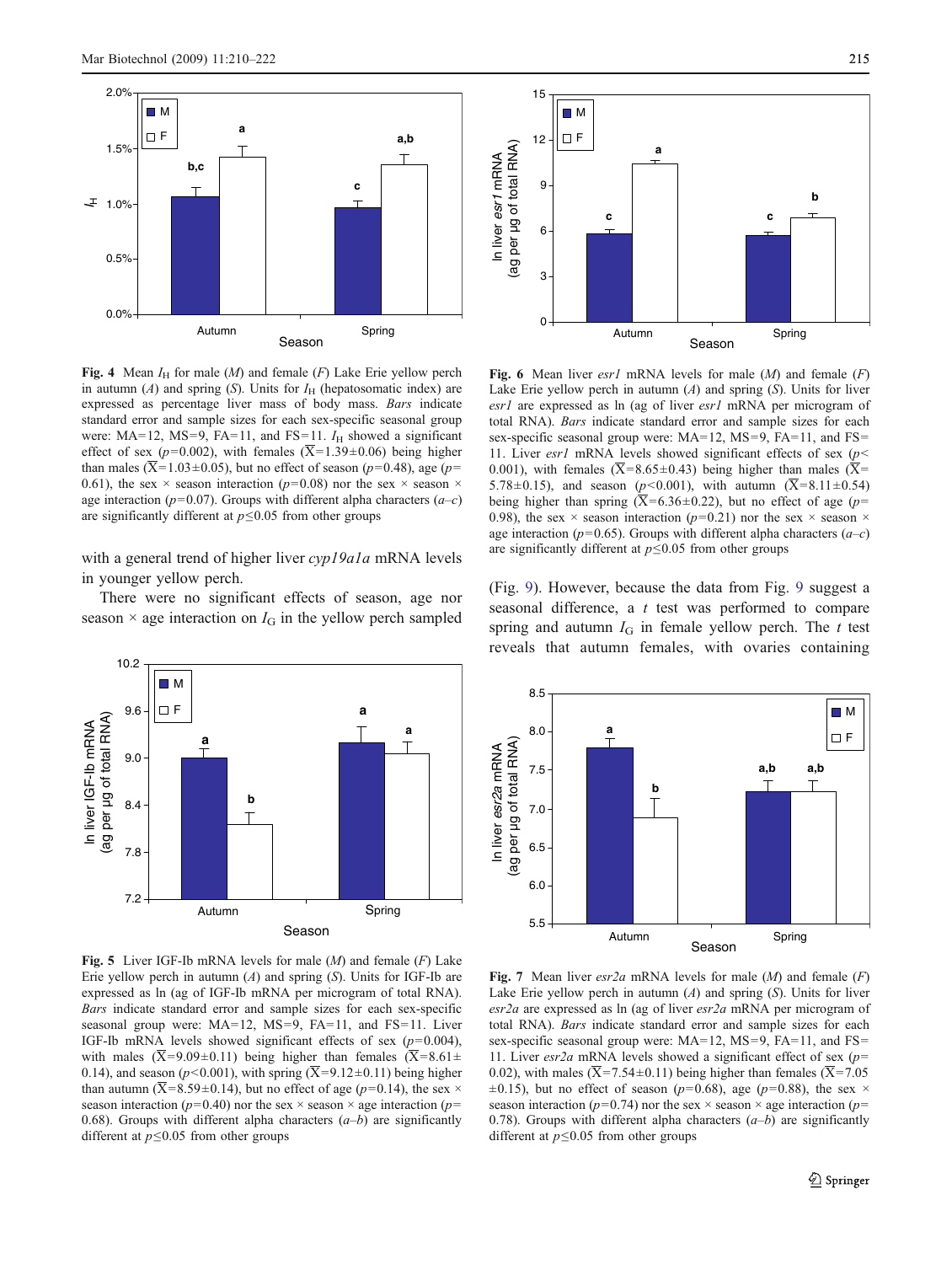

Fig. 8 Age vs. liver cyp19a1a mRNA levels for individual adult male  $(M)$  and female  $(F)$  Lake Erie yellow perch in autumn  $(A)$  and spring (S). Units for liver  $cyp19a1a$  are expressed as ln (ag of liver  $cyp19a1a$ mRNA per microgram of total RNA) and sample sizes for each sexspecific seasonal group were: MA=12, MS=9, FA=11, and FS=11. Liver cyp19a1a mRNA levels showed significant effects of sex  $(p=$ 0.01), with males ( $\overline{X}$ =3.34±0.07) being higher than females ( $\overline{X}$ =3.12± 0.07), season ( $p$ <0.001), with spring ( $\overline{X}$ =3.41±0.07) being higher than autumn ( $\overline{X}$ =3.08±0.05), age (p=0.04), with older fish generally being lower, and sex  $\times$  season  $\times$  age interaction ( $p=0.04$ ), but no sex  $\times$  season interaction  $(p=0.11)$ . Pairwise comparisons for the following groups are indicated by superscript alpha characters  $(a-c)$  and groups with different *letters* are significantly significant at  $p \le 0.05$ : MS<sup>a</sup> ( $\overline{X} = 3.58 \pm 0.05$ ), FS<sup>b</sup>  $(\overline{X}=3.27\pm0.11)$ , MA<sup>b,c</sup> ( $\overline{X}=3.16\pm0.09$ ) and FA<sup>c</sup> ( $\overline{X}=2.97\pm0.05$ )

previtellogenic oocytes, had a significantly higher average  $I<sub>G</sub>$  than spring females, with postspawning ovaries that were deplete of all forms of gametes (S Lynn, personal observation). There was a significant effect of season on

<span id="page-6-0"></span>

ovary esr1 mRNA levels with spring yellow perch having higher ovary *esr1* mRNA levels than autumn yellow perch (Fig. 10) and there was also a significant season  $\times$  age interaction on ovarian esr1 mRNA levels. Ovary esr2a mRNA levels did not show a significant effect of season  $(F_{1, 18}=2.2; p=0.16)$ , age  $(F_{1, 18}=0.3; p=0.60)$ , or season × age interaction  $(F_{1, 18} = 2.2; p=0.16;$  data not shown). There were no significant effects of season, age, nor season  $\times$  age interaction on ovary *cyp19a1a* mRNA levels (Fig. [11\)](#page-7-0). However, a t test revealed the ovary cyp19a1a mRNA levels were significantly higher in female yellow perch sampled in the autumn versus females sampled in the spring.

## Correlations

A Pearson  $(r)$  correlation matrix for relationships between 13 measured variables is shown in Table [2.](#page-7-0) Body mass showed significant negative correlations with liver IGF-Ib and liver cyp19a1a mRNA levels. Pituitary GH mRNA levels showed significant positive correlations with PRL and SL mRNA levels and significant negative correlations with  $I_G$  and ovary cyp19a1a mRNA levels. Pituitary SL mRNA levels showed significant positive correlations with GH and liver cyp19a1a mRNA levels and a significant negative correlation with liver  $esr2a$  mRNA levels.  $I<sub>H</sub>$ showed a significant positive correlation with liver esr1 mRNA levels and significant negative correlations with IGF-Ib, liver esr2a, and liver cyp19a1a mRNA levels.



Fig. 9 Age vs.  $I_G$  for individual female Lake Erie yellow perch in autumn (A) and spring (S). Units for  $I_G$  (gonadosomatic index) are expressed as percentage ovary mass of body mass and sample sizes for each seasonal group were:  $A=11$  and  $S=11$ .  $I_G$  showed no significant effect of season ( $p=0.48$ ), age ( $p=0.23$ ), or season  $\times$  age interaction ( $p=$ 0.16). A t test revealed a significant effect of season on  $I_G$  ( $p$ <0.001), with autumn levels ( $\overline{X}$ =4.43±0.36) being higher than spring levels ( $\overline{X}$ = 1.68±0.11)



Fig. 10 Age vs. ovary *esr1* mRNA levels for individual female Lake Erie yellow perch in autumn  $(A)$  and spring  $(S)$ . Units for ovary *esr1* are expressed as ln (ag of ovary esr1 mRNA per microgram of total RNA) and sample sizes for each seasonal group were:  $A=11$  and  $S=$ 11. Ovary liver esr1 mRNA levels showed significant effects of season ( $p=0.02$ ), with spring levels ( $\overline{X}$ =7.01±0.38) being higher than autumn levels ( $\overline{X}$ =6.48±0.30), and season × age interaction (p=0.03), but no effect of age  $(p=0.33)$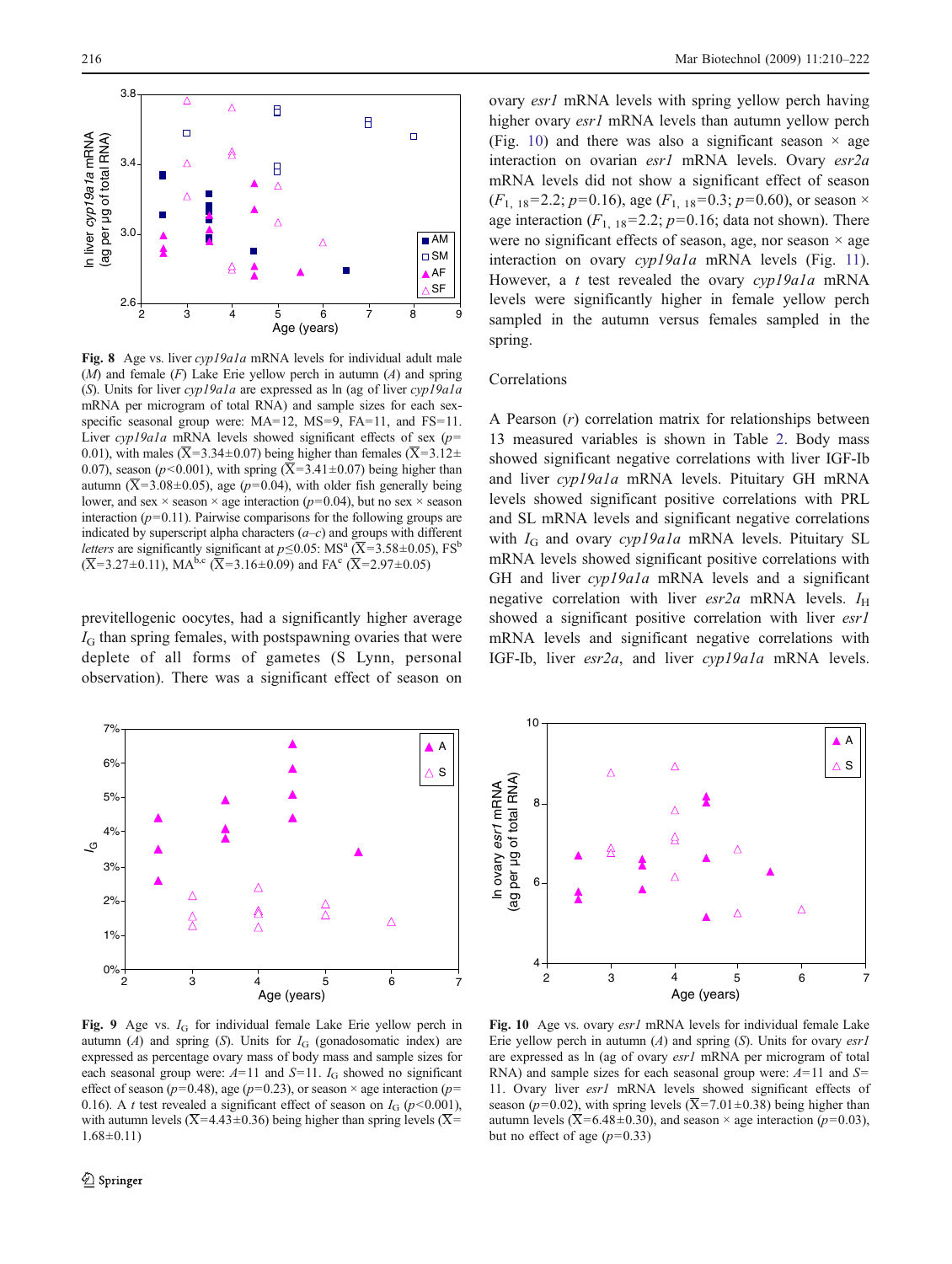<span id="page-7-0"></span>

Fig. 11 Age vs. ovary cyp19a1a mRNA levels for individual female Lake Erie yellow perch in autumn  $(A)$  and spring  $(S)$ . Units for ovary cyp19a1a are expressed as ln (ag of ovary cyp19a1a mRNA per microgram of total RNA) and sample sizes for each seasonal group were:  $A=11$  and  $S=11$ . Ovary cyp19a1a mRNA levels showed no significant effect of season ( $p=0.96$ ), age ( $p=0.86$ ) or season  $\times$  age interaction ( $p=0.14$ ). A t test reveals a significant effect of season on ovary cyp19a1a mRNA levels ( $p$ <0.001), with autumn levels ( $\overline{X}$ = 6.38 $\pm$ 0.29) being higher than spring levels ( $\overline{X}$ =4.47 $\pm$ 0.14)

Liver IGF-Ib mRNA levels showed significant positive correlations with liver esr2a and liver cyp19a1a mRNA levels and significant negative correlations with body mass,  $I_{\rm H}$ ,  $I_{\rm G}$ , liver esrl, and ovary cyp19a1a mRNA levels. Liver esr1 mRNA levels showed significant positive correlations with  $I_H$ ,  $I_G$ , and ovary cyp19a1a mRNA levels and significant negative correlations with liver IGF-Ib and liver cyp19a1a mRNA levels. Liver esr2a showed a significant positive correlation with IGF-Ib mRNA levels and significant negative correlations with  $I_H$  and SL mRNA levels. Liver cyp19a1a mRNA levels showed significant positive correlations with SL and IGF-Ib mRNA levels and significant negative correlations with body mass,  $I_H$ ,  $I_G$ and liver *esr1* and ovary *cyp19a1a* mRNA levels.  $I_G$ showed significant positive correlations with liver *esr1* and ovary cyp19a1a mRNA levels and significant negative correlations with GH, IGF-Ib, and liver cyp19a1a mRNA levels. Ovary esr1 mRNA levels showed a significant positive correlation only with ovary esr2a mRNA levels and vice versa. And finally, ovary cyp19a1a mRNA levels showed significant positive correlations with  $I_G$  and liver esr1 mRNA levels and significant negative correlations with GH, IGF-Ib, and liver cyp19a1a mRNA levels.

|                                                                                |                  |         |                 |         |         |             |         | liver   | liver   | liver   |                          | ovary   | ovary<br>$\frac{e^{ct}}{e^{ct}}$ |
|--------------------------------------------------------------------------------|------------------|---------|-----------------|---------|---------|-------------|---------|---------|---------|---------|--------------------------|---------|----------------------------------|
| $n = 48$                                                                       |                  | Wt      | GH <sup>a</sup> | PRL     | SL      | $I_{\rm H}$ | IGF-Ib  | esr1    | esr2a   | cyp19   | $I_{\rm G}$ <sup>b</sup> | $erl^b$ |                                  |
|                                                                                | $\mathbf{r}$     | $-0.09$ |                 |         |         |             |         |         |         |         |                          |         |                                  |
| GH <sup>a</sup>                                                                | $\boldsymbol{p}$ | 0.55    |                 |         |         |             |         |         |         |         |                          |         |                                  |
|                                                                                | r                | $-0.04$ | 0.45            |         |         |             |         |         |         |         |                          |         |                                  |
| PRL                                                                            | p                | 0.77    | 0.002           |         |         |             |         |         |         |         |                          |         |                                  |
|                                                                                | $\mathbf{r}$     | $-0.04$ | 0.60            | 0.26    |         |             |         |         |         |         |                          |         |                                  |
| <b>SL</b>                                                                      | $\boldsymbol{p}$ | 0.81    | < 0.001         | 0.07    |         |             |         |         |         |         |                          |         |                                  |
|                                                                                | r                | n/a     | $-0.06$         | $-0.07$ | $-0.05$ |             |         |         |         |         |                          |         |                                  |
| $I_{\rm H}$                                                                    | p                |         | 0.69            | 0.65    | 0.72    |             |         |         |         |         |                          |         |                                  |
|                                                                                | $\mathbf{r}$     | $-0.33$ | 0.12            | $-0.22$ | $-0.01$ | $-0.31$     |         |         |         |         |                          |         |                                  |
| IGF-Ib                                                                         | $\boldsymbol{p}$ | 0.02    | 0.40            | 0.13    | 0.93    | 0.03        |         |         |         |         |                          |         |                                  |
| liver                                                                          | $\mathbf{r}$     | 0.13    | $-0.13$         | 0.21    | 0.06    | 0.41        | $-0.46$ |         |         |         |                          |         |                                  |
| esrl                                                                           | $\boldsymbol{p}$ | 0.37    | 0.37            | 0.15    | 0.71    | 0.003       | 0.001   |         |         |         |                          |         |                                  |
| liver                                                                          | $\mathbf{r}$     | $-0.25$ | $-0.27$         | $-0.17$ | $-0.31$ | $-0.34$     | 0.63    | $-0.16$ |         |         |                          |         |                                  |
| esr2a                                                                          |                  | 0.08    | 0.07            | 0.26    | 0.03    | 0.02        | < 0.001 | 0.26    |         |         |                          |         |                                  |
| liver                                                                          | r                | $-0.34$ | 0.16            | $-0.08$ | 0.35    | $-0.30$     | 0.50    | $-0.35$ | 0.14    |         |                          |         |                                  |
| cyp19a1a                                                                       | $\boldsymbol{p}$ | 0.02    | 0.28            | 0.61    | 0.02    | 0.04        | < 0.001 | 0.02    | 0.33    |         |                          |         |                                  |
|                                                                                | r                | n/a     | $-0.40$         | 0.21    | 0.04    | 0.26        | $-0.82$ | 0.79    | $-0.38$ | $-0.48$ |                          |         |                                  |
| $I_{\mathrm{G}}$ <sub>b</sub>                                                  | $\boldsymbol{p}$ |         | 0.05            | 0.32    | 0.85    | 0.21        | < 0.001 | < 0.001 | 0.06    | 0.02    |                          |         |                                  |
| ovary                                                                          | $\mathbf{r}$     | $-0.10$ | 0.11            | $-0.05$ | 0.07    | 0.10        | 0.15    | $-0.34$ | $-0.18$ | 0.34    | $-0.19$                  |         |                                  |
| $est^{\dot{b}}$                                                                | $\boldsymbol{p}$ | 0.63    | 0.60            | 0.83    | 0.73    | 0.63        | 0.49    | 0.10    | 0.41    | 0.10    | 0.38                     |         |                                  |
| ovary                                                                          | $\mathbf{r}$     | $-0.01$ | $-0.02$         | 0.04    | $-0.11$ | $-0.03$     | $-0.01$ | $-0.13$ | $-0.12$ | 0.12    | $-0.05$                  | 0.79    |                                  |
| $\mathit{esr2a}^{\mathbf{b}}$                                                  | $\boldsymbol{p}$ | 0.95    | 0.94            | 0.86    | 0.60    | 0.88        | 0.96    | 0.56    | 0.59    | 0.57    | 0.82                     | < 0.001 |                                  |
| ovary                                                                          | $\mathbf{r}$     | 0.06    | $-0.49$         | 0.18    | $-0.17$ | 0.18        | $-0.59$ | 0.72    | $-0.25$ | $-0.49$ | 0.75                     | 0.23    | 0.39                             |
| $cypl9ala^b$                                                                   |                  | 0.77    | 0.02            | 0.41    | 0.43    | 0.40        | 0.002   | < 0.001 | 0.23    | 0.02    | < 0.001                  | 0.28    | 0.06                             |
| $a$ single outlier removed, n=47; <sup>b</sup> female specific variable, n=24. |                  |         |                 |         |         |             |         |         |         |         |                          |         |                                  |

Table 2 Pearson correlation matrix for 13 measured variables from adult Lake Erie yellow perch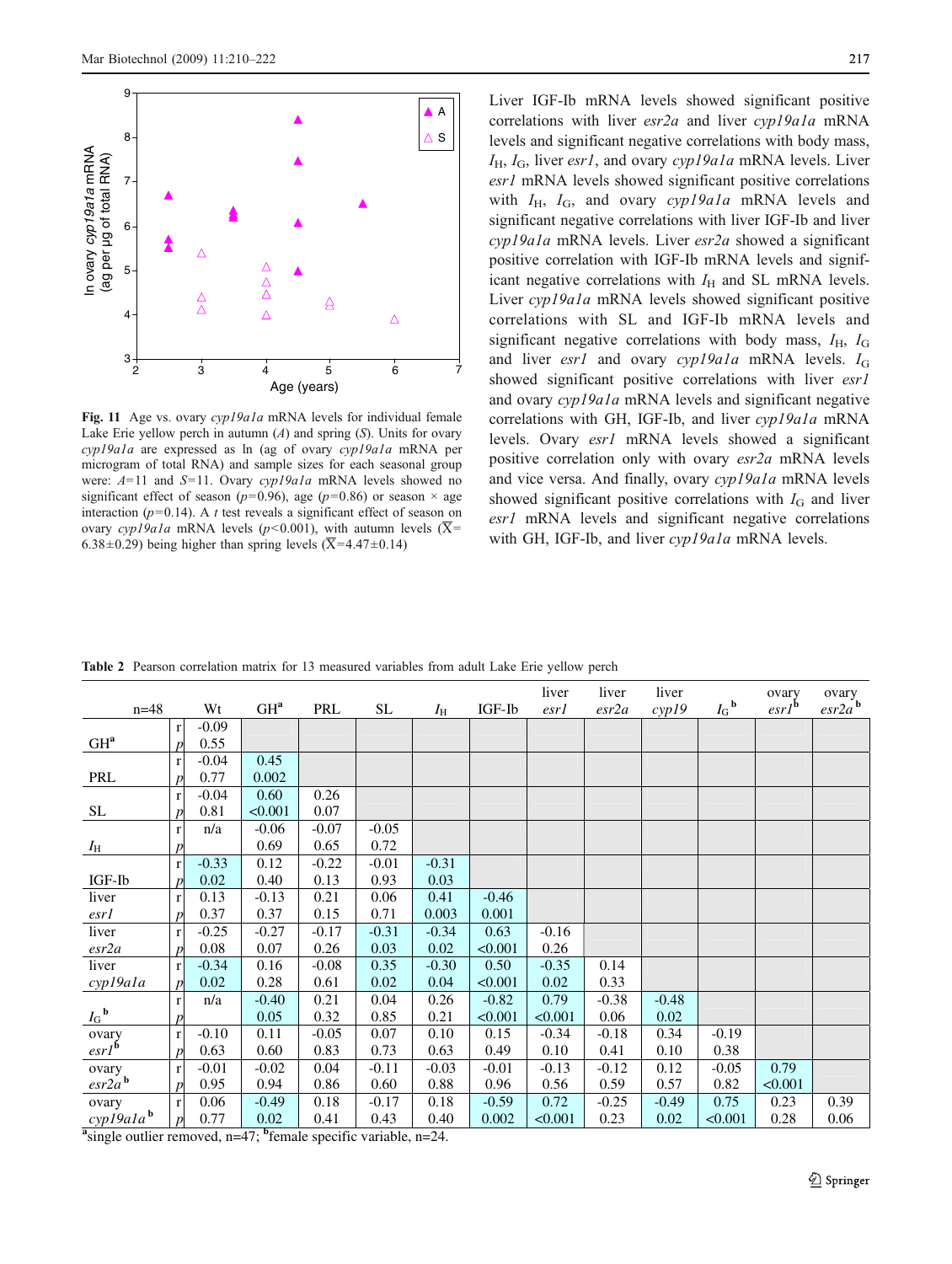## Discussion

This study reports a comprehensive measurement of the mRNA levels for key endocrine genes in a natural adult population of yellow perch from Lake Erie. The females sampled from this population were, on average, heavier than the males, had larger livers  $(I_H)$ , lower liver IGF-Ib, liver esr2a, and liver cyp19a1a mRNA levels and higher liver esr1 mRNA levels. Also, season had an effect on GH, SL, liver IGF-Ib, liver esr1, liver cyp19a1a, and ovary esr1 mRNA levels. The lowest age in this study (2.5 years), which was above the average age for sexual maturation (males  $\approx$ 1.9 years; females  $\approx$ 2.4 years) of Lake Erie yellow perch populations (Purchase et al. [2005](#page-11-0)), and the exclusionary mechanism of the nets used (no fish  $\leq 15.24$  cm) ensure that only adult yellow perch, well above the threshold for adult-related estrogen-sensitive SSD (Malison et al. [1985](#page-11-0); Purchase et al. [2005](#page-11-0)), were sampled. Therefore, these results provide considerable insight into the seasonal and sex-specific endocrine status of adult yellow perch with implications for understanding SSD.

Female yellow perch sampled from Lake Erie for this study were on average heavier than males (Fig. [1](#page-4-0)) which is consistent with female-biased SSD in yellow perch (Best [1981\)](#page-10-0). Females showed a clear positive relationship between body mass and age, with older yellow perch being heavier and younger yellow perch being lighter while males did not show a significant relationship between body mass and age. Correlation analyses (Table [2\)](#page-7-0) suggest that small yellow perch would have higher liver cyp19a1a and IGF-Ib mRNA levels than large yellow perch, which could be indicative of a faster growth rate in smaller yellow perch. GH mRNA levels followed a pattern of higher levels in females and higher levels in spring (Fig. [2\)](#page-4-0). Several studies have shown season or sex effects on GH expression in teleost species, such as salmonids (Björnsson [1997](#page-10-0)), gilthead sea bream (Sparus aurata L.; Meiri et al. [2004\)](#page-11-0) and common carp (Cyprinus carpio L.; Figueroa et al. [2005](#page-11-0)). In regards to yellow perch, Roberts et al. ([2004\)](#page-11-0) reported that GH protein levels in pituitaries were significantly higher in May than in other months, with a tenfold increase compared to October. In further support of our findings with seasonal GH mRNA levels in Lake Erie yellow perch, Swift and Pickford ([1965](#page-12-0)) found that pituitary homogenates collected from European perch (Perca fluviatilis L.) during April–June had higher growth-promoting ability than July–August in a bioassay system using fathead minnow (Pimephales promelas Rafinesque).

Although many studies have shown that GH stimulates the transcription and release of IGF-I from the liver (Biga et al. [2005;](#page-10-0) Carnevali et al. [2005](#page-10-0)), there is not a significant correlation between GH and IGF-Ib mRNA levels in this study (Table [2\)](#page-7-0). In separate studies, both yellow perch (Jentoft et al. [2005](#page-11-0)) and the closely related Eurasian perch (Jentoft et al. [2004\)](#page-11-0) showed a lack of responsiveness in hepatic IGF-I mRNA levels to exogenous GH treatment. This unresponsiveness to growth hormone treatment is not specific to perch, as barramundi (Lates calcarifer Bloch) also showed no response in IGF-I mRNA levels to GH treatment (Ståhlbom et al. [1999](#page-12-0)). Similarly, of the four alternative IGF-I transcripts identified in coho salmon (Oncorhynchus kisutch Walbaum) liver (Duguay et al. [1994\)](#page-11-0), the ones which correspond to the two IGF-I transcripts in yellow perch (Lynn and Shepherd [2007](#page-11-0)) and Eurasian perch (Jentoft et al. [2004](#page-11-0)) are unresponsive to GH treatment. Further, while exogenous growth hormone did not stimulate growth in yellow perch, dietary  $E_2$  treatment did stimulate growth (Jentoft et al. [2005](#page-11-0)), suggesting that the growth-promoting actions of  $E_2$  may work independently of GH and/or IGF-I.

There was a significant effect of season on SL mRNA levels in yellow perch (Fig. [3\)](#page-4-0), with higher levels occurring in spring rather than autumn, but studies on seasonal SL expression have produced rather conflicting results. In channel catfish (Ictalurus punctatus Rafinesque), SL mRNA levels in the largest adult class sampled were higher in April than in December (Tang et al. [2001\)](#page-12-0). However, in rainbow trout (Oncorhynchus mykiss Walbaum), the highest levels of plasma SL in both mature male and mature female fish were in late summer (August) with a secondary peak in spring (April; Rand-Weaver et al. [1995\)](#page-11-0). In masu salmon (O. masou Brevoort), during the second year of development, the highest SL mRNA levels were in late summer (August; Bhandari et al. [2003](#page-10-0)) but in gilthead sea bream the highest levels of plasma SL were very clearly in the winter (December; Mingarro et al. [2002\)](#page-11-0). Perhaps seasonal SL expression levels are species dependent and related to the reproductive strategy of the fish, as there are studies that have shown SL to be modulated by GnRH and steroids (Rand-Weaver et al. [1992](#page-11-0); Mayer et al. [1998](#page-11-0)).

There were significant differences between male and female  $I_{\rm H}$  with females having a higher average  $I_{\rm H}$  (>0.1) than males  $(\leq 0.1;$  Fig. [4](#page-5-0)), yet there was no effect of season or age on  $I_{\rm H}$ . The year effect on sex-specific autumn  $I_{\rm H}$ indicates that, while the sampling took place on the same day of the year, most probably, some environmental aspect was significantly different between the years (e.g., temperature, light, water quality, etc.). Both sex and season had a significant effect on liver IGF-Ib mRNA levels, with females in the autumn having lower levels than the other sex-specific seasonal groups (Fig. [5\)](#page-5-0). Unfortunately, there are few studies that have examined seasonal expression of liver IGF-I and within those studies there are somewhat conflicting results, making interpretation difficult (Duan et al. [1995](#page-10-0); Beckman et al. [1998](#page-10-0)).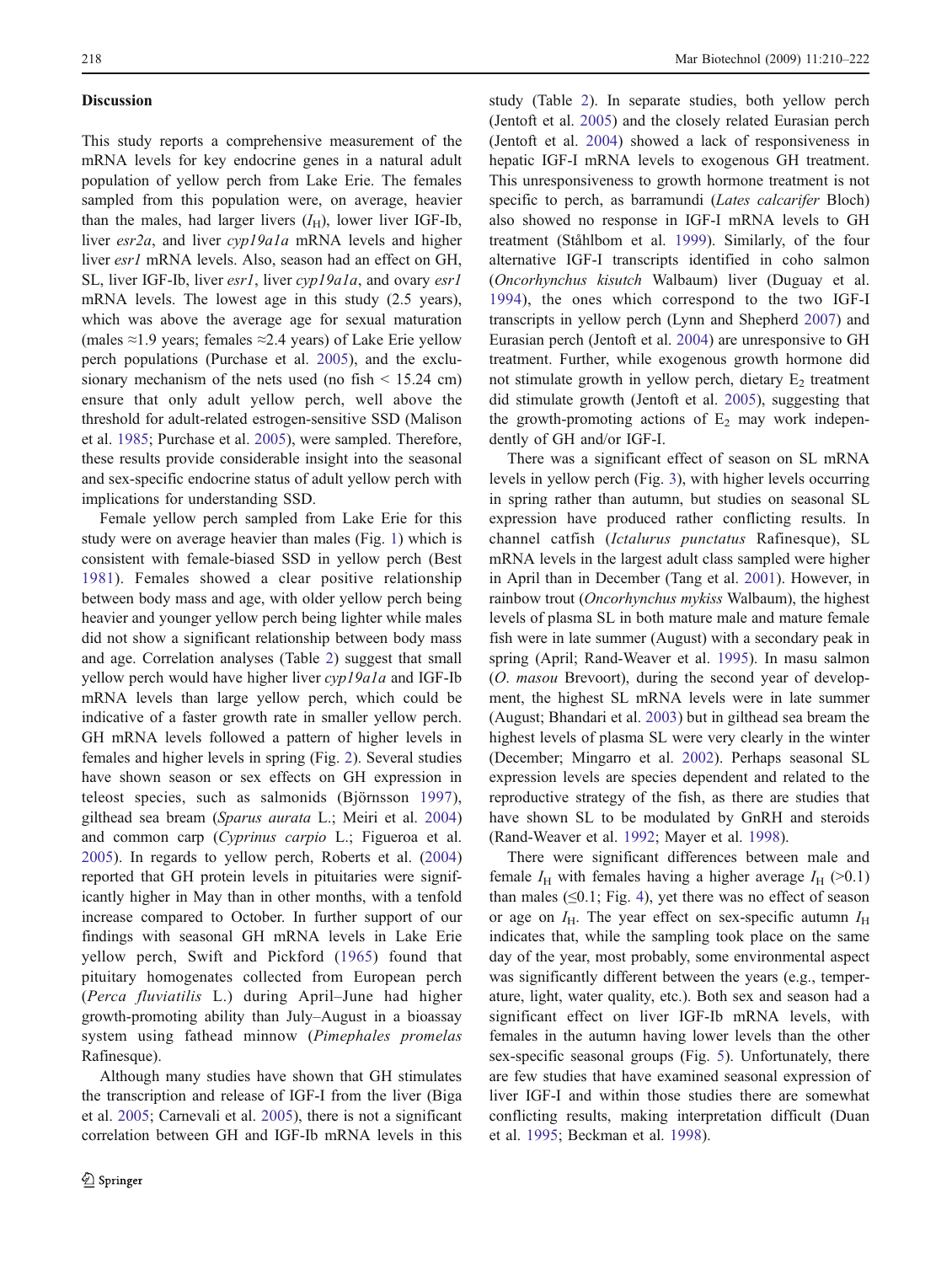Some of the most interesting results of this study involve liver ERs and liver cyp19a1a mRNA levels. Surprisingly, little work has been done on seasonal expression levels of liver ERs in fish despite their obvious role in reproduction and only recently have studies begun to examine the sexspecific expression levels of the various ERs in liver. Both liver esr1 and liver esr2a mRNA levels were significantly influenced by sex in addition to a sex  $\times$  season interaction; however, only liver *esr1* mRNA levels were significantly altered by sampling season (Figs. [6](#page-5-0) and [7](#page-5-0)). Females clearly had higher mean liver *esr1* mRNA levels than males and males had higher mean liver esr2a mRNA levels than females. Halm et al. [\(2004](#page-11-0)) found very similar results to this study, with female European sea bass (Dicentrarchus *labrax* L.) having much higher liver  $ER\alpha$  mRNA levels than males and males having higher liver ERβ1 mRNA levels than females. Only Sabo-Attwood et al. ([2004](#page-11-0)) measured seasonal expression levels over a single year of all three ER mRNAs in female largemouth bass (Micropterus salmoides Lacepède) livers from October to March. In their study, liver  $ER\alpha$  mRNA levels in females peaked in late winter (February–March) and liver  $ER\gamma$  (esr2a) mRNA levels changed very little over the 6-month sampling period with a slight increase during February to March. In yellow perch from this study, liver esr1 mRNA levels had the strongest (positive) relationships with  $I_G$  ( $r=0.79$ ) and ovarian  $cyp19a1a$  mRNA levels  $(r=0.72;$  $(r=0.72;$  $(r=0.72;$  Table 2). The livers of female spotted sea trout (Cynoscion nebulosus Cuvier) showed increased levels of ER mRNA (presumably  $ER\alpha$ ) during the summer months along with a corresponding increase in  $I_G$  (Smith and Thomas [1991\)](#page-12-0). The relationship between liver *esr1* mRNA level and circulating estrogen is supported in the literature as the liver  $\exp l$  gene is known to have an estrogen response element and to be upregulated in response to increased  $E_2$  levels (Pakdel et al. [1997](#page-11-0); Bowman et al. [2002](#page-10-0)), but such a relationship is as yet unknown in adult yellow perch. However, we have observed that dietary administration of  $E_2$  in juvenile yellow perch results in elevated liver *esr1* mRNA levels (Lynn, unpublished data).

Both sex and season had significant effects on liver cyp19a1a mRNA levels in yellow perch (Fig. [8](#page-6-0)), with males being higher than females and levels being higher in spring than in autumn. There was also a significant effect of age, with older fish having lower liver cyp19a1a mRNA levels than younger fish within the same sex-specific seasonal group. The relationship between liver cyp19a1a and ovary cyp19a1a mRNA levels was significant with a negative correlation (Table [2](#page-7-0)), suggesting that liver cyp19a1a mRNA levels are tied to circulating estrogen levels and liver cyp19a1a could function as an intermediate between the ovarian estrogen and liver growth axes.

 $I_G$  (Fig. [9](#page-6-0)) and ovarian *esr1* (Fig. [10\)](#page-6-0), but not *esr2a*, mRNA levels showed significant differences between seasons with larger ovaries in the autumn having lower ovarian esr1 mRNA levels. Yellow perch ovarian cyp19a1a mRNA levels were significantly influenced by season with autumn levels being significantly higher than spring levels (Fig. [11](#page-7-0)). Several studies have linked follicular development or spawning and ovarian cyp19a1a mRNA levels or estrogen levels. A study in adult killifish (Fundulus heteroclitus L.) found that reproductively active females (May–July) had higher ovarian CYP19A1 (cyp19a1a) mRNA levels than reproductively inactive females (August– September; Greytak et al. [2005](#page-11-0)). Another study on fathead minnow found similar results with higher ovarian CYP19A1 mRNA levels in reproductively active females than nonreproductively active females (Villeneuve et al. [2006](#page-12-0)). Choi et al. ([2005](#page-10-0)) found steadily increasing levels of CYP19A1 mRNA in ovaries of wrasse (Halichoeres tenuispinis Günther) from May to August with levels peaking during the spawning period in July and August. In addition, ovarian follicles in channel catfish showed higher levels of CYP19A1 mRNA corresponding with vitellogenesis during the winter months (February; Kumar et al. [2000;](#page-11-0) Yoon et al. [2008\)](#page-12-0). In other work conducted in yellow perch, it was reported that monthly plasma  $E_2$  concentrations in females from October to April were higher in autumn than spring, whereas testosterone levels showed an inverse pattern (low in autumn, high in spring; Dabrowski et al. [1996;](#page-10-0) Ciereszko et al. [1997\)](#page-10-0). Also, yellow perch ovarian follicles showed significantly higher production of estradiol in October than any other month in the experimental period (October to April; Dabrowski et al. [2002\)](#page-10-0). These results corroborate the findings of this study which showed significantly higher ovarian cyp19a1a mRNA levels in autumn (October) as compared to spring (May).

In this study, female yellow perch ovary cyp19a1a mRNA levels were negatively correlated with both pituitary GH and liver IGF-Ib mRNA levels (Table [2](#page-7-0)). Ovarian cyp19a1a mRNA levels at least partially control circulating  $E_2$  levels as the ovary is the primary site of global  $E_2$ synthesis. The implication is that, when  $E<sub>2</sub>$  levels in females are elevated in autumn (Dabrowski et al. [1996](#page-10-0); Ciereszko et al. [1997](#page-10-0)), along with liver *esr1* mRNA levels, GH and liver IGF-Ib mRNA levels are depressed. Furthermore, liver cyp19a1a mRNA levels showed a significant negative correlation with  $I_G$  and liver esr1 and ovary cyp19a1a mRNA levels, indicating that when ovaries are largest (in autumn) cyp19a1a mRNA levels are higher, leading to greater  $E_2$  production, as supported by the studies of Ciereszko et al. [\(1997](#page-10-0)) and Dabrowski et al. [\(1996](#page-10-0)). This could likely result in the lower liver cyp19a1a mRNA levels and higher liver esr1 mRNA levels seen in this study, ultimately producing lower mRNA levels of growthregulating hormones (i.e., GH and IGF-Ib). While the correlations are significant, the true nature of the relationships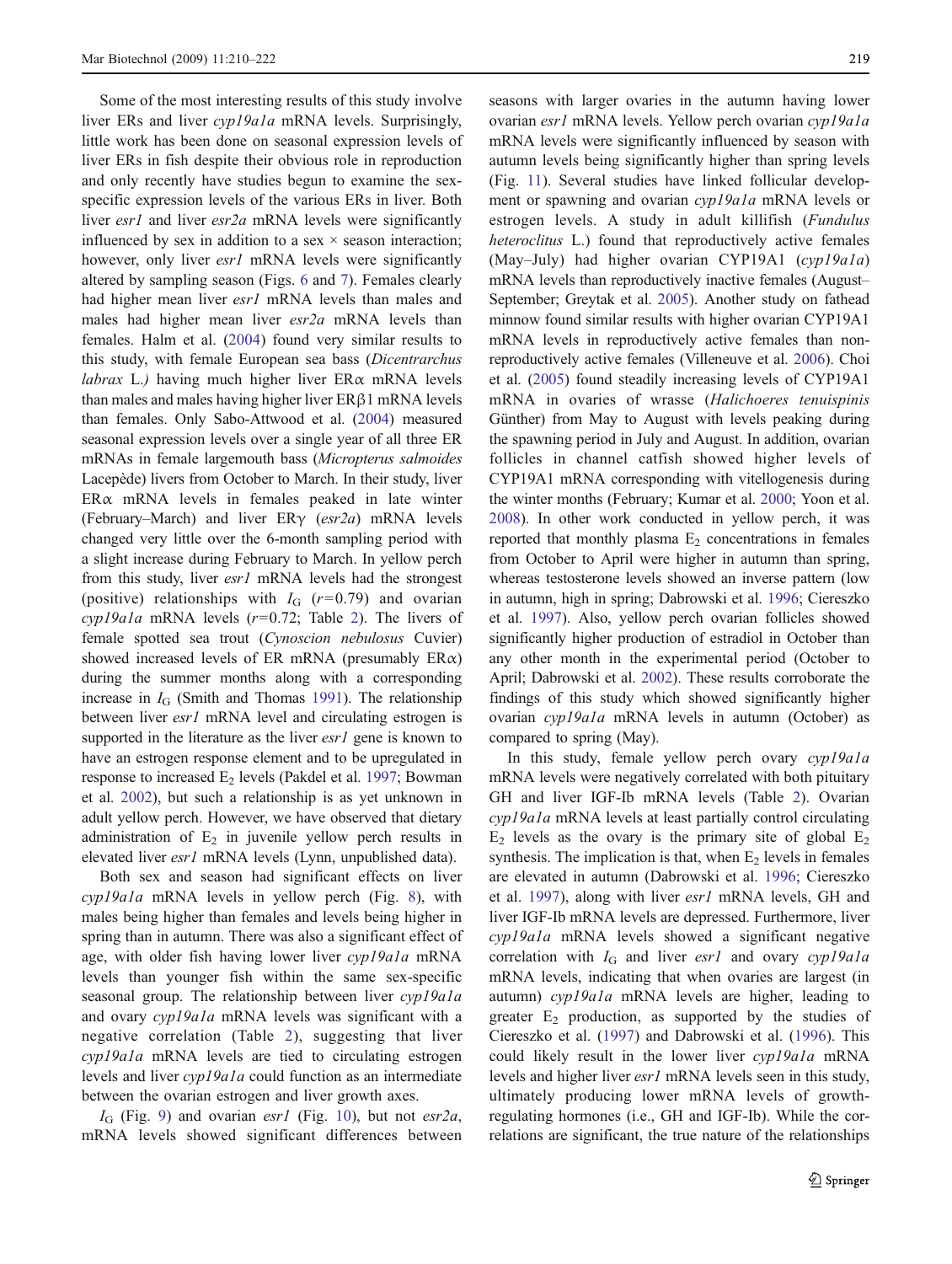<span id="page-10-0"></span>between these parameters requires further investigation. Moreover, although this pattern of gene expression does not support estrogen-stimulated SSD in yellow perch, it is important to remember that these are baseline endogenous levels of gene expression (not in response to exogenous administration of  $E_2$ ) and not measurements of the protein or steroid levels.

In summary, we report significant sex-, tissue-, and seasonal-specific changes in the mRNA levels of most of the key endocrine genes measured (GH, PRL, SL, IGF-Ib, liver esr1, liver esr2a, liver cyp19a1a, ovary esr1, ovary esr2a, and ovary cyp19a1a) in adult yellow perch from Lake Erie. These results indicate that both male and female yellow perch have increased mRNA levels of growthregulating hormones (GH and IGF-Ib) in spring as opposed to autumn, indicating the importance of spring in yearly growth. Also, there is a distinct difference in male and female liver ER (esr1 and esr2a) mRNA levels and liver esr1 was significantly influenced by season. Lastly, ovarian  $cyp19a1a$  mRNA levels (a possible indicator of plasma  $E_2$ levels) showed a significant negative correlation with GH, IGF-Ib, and liver cyp19a1a mRNA levels and a significant positive correlation with liver *esr1* mRNA levels and  $I_G$  in females. These results indicate new avenues for research related to seasonal and sex-specific expression of these genes in fish and also provide further insight into potential endocrine pathways involved with yellow perch SSD.

Acknowledgments Special thanks go to J. Swartz of Swartz Fisheries and his crew for being so helpful in the attainment of samples. D. Klarer and the staff at Old Woman Creek NERR/SNP, Huron OH, USA, provided lodging and laboratory facilities. B. O'Hara, University of Kentucky, helped in the implementation of the qPCR assays. This work was funded by NOAA National Estuarine Research Reserve Graduate Student Fellowship #NA16OR2400 to S. G. Lynn. This study was also funded, in part, by grants from the National Research Initiative Competitive Grants Program/USDA award no. 2002-35206-11629 and 2004-05124 and the support of the US Geological Survey and Kentucky Water Resources Research Institute Grant Agreement No. 01HQGR0133 to B.S. Shepherd and ARS/USDA CRIS #3655-31000-020-00D. The views contained in this document are those of the authors and should not be interpreted as necessarily representing the official policies, either expressed or implied, of the US Government. Mention of trade name, proprietary product, or specific equipment does not constitute a guarantee or warranty by the USDA and does not imply its approval to the exclusion of other products that may be suitable. This manuscript is submitted for publication with the understanding that the US Government is authorized to reproduce and distribute reprints for governmental purposes.

#### References

- Arukwe A (2006) Toxicological housekeeping genes: do they really keep the house? Environ Sci Technol 40:7944–7949
- Beckman B, Larsen D, Moriyama S, Lee-Pawlak B, Dickhoff W (1998) Insulin-like growth factor-I and environmental modulation

of growth during smoltification of spring Chinook salmon (Oncorhynchus tshawytscha). Gen Comp Endocrinol 109:325–335

- Best C (1981) Initiation of artificial feeding and the control of sex differentiation in yellow perch, Perca flavescens. Oceanography and Limnology, M.S. Thesis. University of Wisconsin-Madison, Madison, WI. p. 121
- Bhandari R, Taniyama S, Kitahashi T, Ando H, Yamauchi K, Zohar Y, Ueda H, Urano A (2003) Seasonal changes of responses to gonadotropin-releasing hormone analog in expression of growth hormone/prolactin/somatolactin genes in the pituitary of masu salmon. Gen Comp Endocrinol 130:55–63
- Biga PR, Peterson BC, Schelling GT, Hardy RW, Cain KD, Overturf K, Ott TL (2005) Bovine growth hormone treatment increased IGF-I in circulation and induced the production of a specific immune response in rainbow trout (Oncorhynchus mykiss). Aquaculture 246:437–445
- Björnsson B (1997) The biology of salmon growth hormone: from daylight to dominance. Fish Physiol Biochem 17:9–24
- Bowman C, Kroll K, Gross T, Denslow N (2002) Estradiol-induced gene expression in largemouth bass (Micropterus salmoides). Mol Cell Endocrinol 196:67–77
- Bustin SA (2000) Absolute quantification of mRNA using real-time reverse transcription polymerase chain reaction assays. J Mol Endocrinol 25:169–193
- Carnevali O, Cardinali M, Maradonna F, Parisi M, Olivotto I, Polzonetti-Magni AM, Mosconi G, Funkenstein B (2005) Hormonal regulation of hepatic IGF-I and IGF-II gene expression in the marine teleost Sparus aurata. Mol Reprod Dev 71:12–18
- Chen S-L, Li J, Deng S-P, Tian Y-S, Wong O-Y, Zhuang Z-M, Sha Z-X, Xu J-Y (2007) Isolation of female-specific AFLP markers and molecular identification of genetic sex in half-smooth tongue sole (Cynoglossus semilaevis). Mar Biotechnol 9:273–280
- Choi C, Habibi H (2003) Molecular cloning of estrogen receptor a and expression pattern of estrogen receptor subtypes in male and female goldfish. Mol Cell Endocrinol 204:169–177
- Choi J, Park J, Jeong H, Lee Y, Takemura A, Kim S (2005) Molecular cloning of cytochrome P450 aromatases in the protogynous wrasse, Halichoeres tenuispinis. Comp Biochem Physiol B Bio Mol Biol 141:49–59
- Ciereszko RE, Dabrowski K, Ciereszko A, Ebeling J, Ottobre JS (1997) Effects of temperature and photoperiod on reproduction of female yellow perch Perca flavescens: plasma concentrations of steroid hormones, spontaneous and induced ovulation and quality of eggs. J World Aquac Soc 28:344–356
- Dabrowski K, Ciereszko RE, Ciereszko A, Toth GP, Christ SA, El-Saidy D, Ottobre JS (1996) Reproductive physiology of yellow perch (Perca flavescens): environmental and endocrinological cues. J Appl Ichthyol 12:139–148
- Dabrowski K, Ciereszko RE, Ciereszko A, Ottobre JS (2002) In vitro production of ovarian steroids in yellow perch (Perca flavescens): effects of photothermal manipulation, gonadotropin and phorbol ester. Reprod Biol 2:163–186
- Devlin RH, Nagahama Y (2002) Sex determination and sex differentiation in fish: an overview of genetic, physiological, and environmental influences. Aquaculture 208:191–364
- DeVries DR, Frie RV (1996) Determination of age and growth. In: Murphy BR, Willis DW (eds) Fisheries techniques. American Fisheries Society, Bethesda, pp 463–512
- Dheda K, Huggett JF, Chang JS, Kim LU, Bustin SA, Johnson MA, Rook GAW, Zumla A (2005) The implications of using an inappropriate reference gene for real-time reverse transcription PCR data normalization. Anal Biochem 344:141–143
- Duan C (1997) The insulin-like growth factor system and its biological actions in fish. Am Zool 37:491–503
- Duan C, Plisetskaya EM, Dickhoff WW (1995) Expression of insulin-like growth factor I in normally and abnormally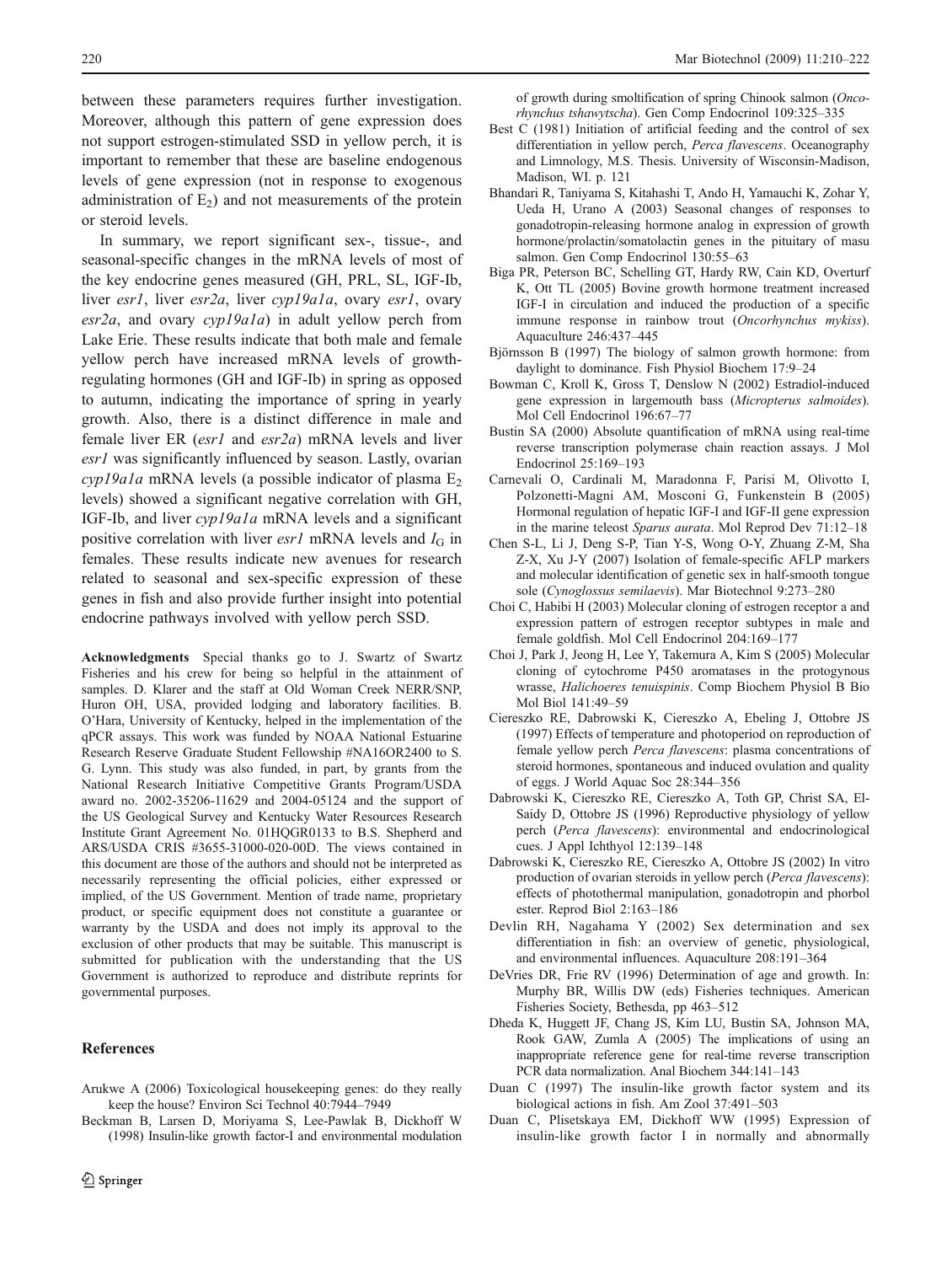<span id="page-11-0"></span>developing coho salmon (Oncorhynchus kisutch). Endocrinology 136:446–452

- Duguay SJ, Swanson P, Dickhoff WW (1994) Differential expression and hormonal regulation of alternatively spliced IGF-I mRNA transcripts in salmon. J Mol Endocrinol 12:25–37
- Figueroa J, San Martín R, Flores C, Grothusen H, Kausel G (2005) Seasonal modulation of growth hormone mRNA and protein levels in carp pituitary: evidence for two expressed genes. J Comp Physiol B 175:185–192
- Freeman ME, Kanyicska B, Lerant A, Nagy G (2000) Prolactin: structure, function, and regulation of secretion. Physiol Rev 80:1523–1631
- Fukada H, Ozaki Y, Pierce AL, Adachi S, Yamauchi K, Hara A, Swanson P, Dickhoff WW (2005) Identification of the salmon somatolactin receptor, a new member of the cytokine receptor family. Endocrinology 146:2354–2361
- González A, Piferrer F (2003) Aromatase activity in the European sea bass (Dicentrarchus labrax L.) brain. Distribution and changes in relation to age, sex, and the annual reproductive cycle. Gen Comp Endocrinol 132:223–230
- Greytak S, Champlin D, Callard G (2005) Isolation and characterization of two cytochrome P450 aromatase forms in killifish (Fundulus heteroclitus): differential expression in fish from polluted and unpolluted environments. Aquat Toxicol 71:371–389
- Guiguen Y, Baroiller J, Ricordel M, Iseki K, McMeel O, Martin S, Fostier A (1999) Involvement of estrogens in the process of sex differentiation in two fish species: the rainbow trout (Oncorhynchus mykiss) and a tilapia (Oreochromis niloticus). Mol Reprod Dev 54:154–162
- Haidle L, Janssen JE, Gharbi K, Moghadam HK, Ferguson MM, Danzmann RG (2008) Determination of quantitative trait loci (QTL) for early maturation in rainbow trout (Oncorhynchus mykiss). Mar Biotechnol. doi:[10.1007/s10126-008-9098-5](http://dx.doi.org/10.1007/s10126-008-9098-5)
- Halm S, Martínez-Rodríguez G, Rodríguez L, Prat F, Mylonas C, Carrillo M, Zanuy S (2004) Cloning, characterisation and expression of three oestrogen receptors (ERa, ERb1 and ERb2) in the European sea bass, Dicentrarchus labrax. Mol Cell Endocrinol 223:63–75
- Hayward RS, Wang N (2001) Failure to induce over-compensation of growth in maturing yellow perch. J Fish Biol 59:126–140
- Hile R, Jobes FW (1942) Age and growth of the yellow perch, Perca flavescens (Mitchell), in Wisconsin waters of Green Bay and northern Lake Michigan. Pap Mich Acad Sci Arts Lett 27:241–266
- Jentoft S, Aastveit AH, Andersen Ø (2004) Molecular cloning and expression of insulin-like growth factor-I (IGF-I) in Eurasian perch (Perca fluviatilis): lack of responsiveness to growth hormone treatment. Fish Physiol Biochem 30:67–76
- Jentoft S, Topp N, Seeliger M, Malison JA, Barry TB, Held JA, Roberts S, Goetz F (2005) Lack of growth enhancement by exogenous growth hormone treatment in yellow perch (Perca flavescens) in four separate experiments. Aquaculture 250:471–479
- Kinnunen RE (2003) Great lakes commercial fisheries. Michigan Sea Grant Extension, Marquette, p 19
- Kumar R, Ijiri S, Trant J (2000) Changes in the expression of genes encoding steroidogenic enzymes in the channel catfish (Ictalurus punctatus) ovary throughout a reproductive cycle. Biol Reprod 63:1676–1682
- Lynn SG, Shepherd BS (2007) Molecular characterization and sexspecific tissue expression of prolactin, somatolactin and insulinlike growth factor-I in yellow perch (Perca flavescens). Comp Biochem Physiol B Biochem Mol Biol 147:412–427
- Lynn SG, Birge WJ, Shepherd BS (2008) Molecular characterization and sex-specific tissue expression of estrogen receptor  $\alpha$  (esr1), estrogen receptor  $\beta$  a (esr2a), and ovarian aromatase (cyp19a1a) in yellow perch (Perca flavescens). Comp Biochem Physiol B Biochem Mol Biol 149:126–147
- Malison JA (1999) A white paper on the status and needs of yellow perch aquaculture in the North Central Region. North Central Regional Aquaculture Center, Madison, p 20
- Malison JA, Best CD, Kayes TB, Amundson CH (1985) Hormonal growth promotion and evidence for size-related differences in response to estradiol-17 $\beta$  in yellow perch (*Perca flavescens*). Can J Fish Aquat Sci 42:1627–1633
- Malison JA, Kayes TB, Best CD, Amundson CH (1986) Sexual differentiation and use of hormones to control sex in yellow perch (Perca flavescens). Can J Fish Aquat Sci 43:26–35
- Malison JA, Kayes TB, Wentworth BC, Amundson CH (1988) Growth and feeding responses of male versus female yellow perch (Perca flavescens) treated with estradiol  $17\beta$ . Can J Fish Aquat Sci 45:1942–1948
- Mayer I, Rand-Weaver M, Borg B (1998) Effects of gonadectomy and steroids on plasma and pituitary levels of somatolactin in Atlantic salmon, Salmo salar. Gen Comp Endocrinol 109: 223–231
- Meiri I, Knibb W, Zohar Y, Elizur A (2004) Temporal profile of  $\beta$ follicle-stimulating hormone,  $\beta$  luteinizing hormone, and growth hormone gene expression in the protandrous hermaphrodite, gilthead sea bream, Sparus aurata. Gen Comp Endocrinol 137:288–299
- Melo A, Ramsdell J (2001) Sexual dimorphism of brain aromatase activity in medaka: induction of a female phenotype by estradiol. Environ Health Perspect 109:257–264
- Menuet A, Anglade I, Le Guevel R, Pellegrini E, Pakdel F, Kah O (2003) Distribution of aromatase mRNA and protein in the brain and pituitary of female rainbow trout: comparison with estrogen receptor alpha. J Comp Neurol 462:180–193
- Mingarro M, Vega-Rubín de Celis S, Astola A, Pendón C, Valdivia M, Pérez-Sánchez J (2002) Endocrine mediators of growth and feeding behaviour in gilthead sea bream (Sparus aurata): growth hormone and somatolactin paradigm. Gen Comp Endocrinol 128:102–111
- Nicholas KB, Nicholas HB, Deerfield DW II (1997) GeneDoc: analysis and visualization of genetic variation. embnet.news 4:14
- Pakdel F, Delaunay F, Ducouret B, Flouriot G, Kern L, Lazennec G, Le Dréan Y, Petit F, Salbert G, Saligaut D, Tujague M, Valotaire Y (1997) Regulation of gene expression and biological activity of rainbow trout estrogen receptor. Fish Physiol Biochem 17:123– 133
- Patil JG, Hinze SJ (2008) Simplex PCR assay for positive identification of genetic sex in the Japanese medaka, Oryzias latipes. Mar Biotechnol. doi:[10.1007/s10126-008-9106-9](http://dx.doi.org/10.1007/s10126-008-9106-9)
- Purchase CF, Collins NC, Morgan GE, Shuter BJ (2005) Sex-specific covariation among life-history traits of yellow perch (Perca flavescens). Evol Ecol Res 7:549–566
- Rand-Weaver M, Swanson P, Kawauchi H, Dickhoff WW (1992) Somatolactin, a novel pituitary protein: purification and plasma levels during reproductive maturation of coho salmon. J Endocrinol 133:393–403
- Rand-Weaver M, Pottinger T, Sumpter J (1995) Pronounced seasonal rhythms in plasma somatolactin levels in rainbow trout. J Endocrinol 146:113–119
- Roberts S, Barry T, Malison J, Goetz F (2004) Production of a recombinantly derived growth hormone antibody and the characterization of growth hormone levels in yellow perch. Aquaculture 232:591–602
- Sabo-Attwood T, Kroll K, Denslow N (2004) Differential expression of largemouth bass (Micropterus salmoides) estrogen receptor isotypes alpha, beta, and gamma by estradiol. Mol Cell Endocrinol 218:107–118
- Schott EF, Kayes TB, Calbert HE (1978) Comparative growth of male versus female yellow perch fingerlings under controlled environmental conditions. Am Fish Soc Spec Publ 11:181–186